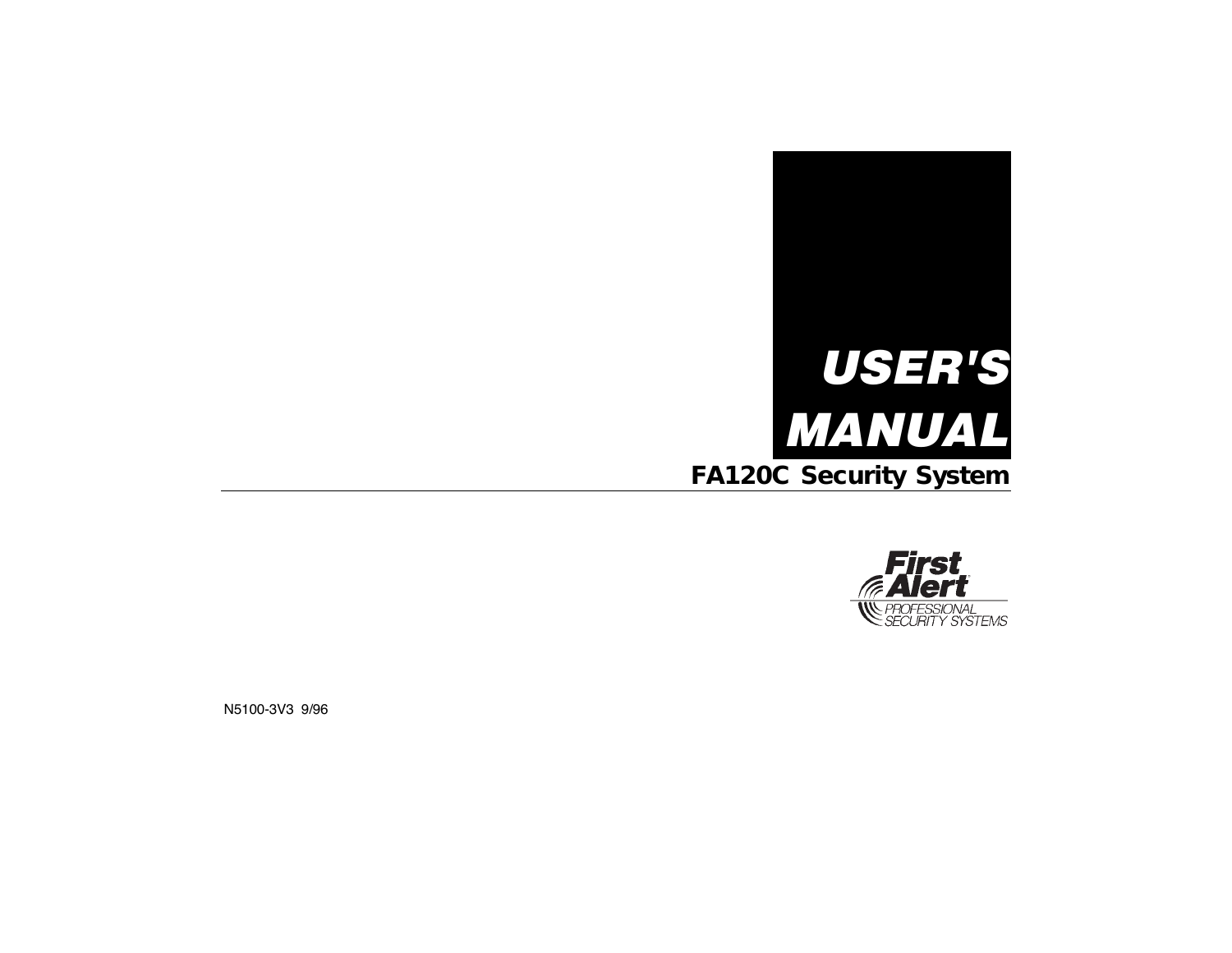# **TABLE OF CONTENTS**

| ABOUT THE KEYPADS www.communication.communication.com/interaction.com/interaction.com/interaction.com |  |
|-------------------------------------------------------------------------------------------------------|--|
|                                                                                                       |  |
|                                                                                                       |  |
|                                                                                                       |  |
|                                                                                                       |  |
|                                                                                                       |  |
|                                                                                                       |  |
|                                                                                                       |  |
|                                                                                                       |  |
|                                                                                                       |  |
|                                                                                                       |  |
|                                                                                                       |  |
|                                                                                                       |  |
|                                                                                                       |  |
| ARMING PERIMETER ONLY, WITH ENTRY DELAY ON (Using The 3 STAY Key) 16                                  |  |
| ARMING PERIMETER ONLY, WITH ENTRY DELAY OFF (Using The  7  INSTANT Key) 17                            |  |
|                                                                                                       |  |
|                                                                                                       |  |

 $-2-$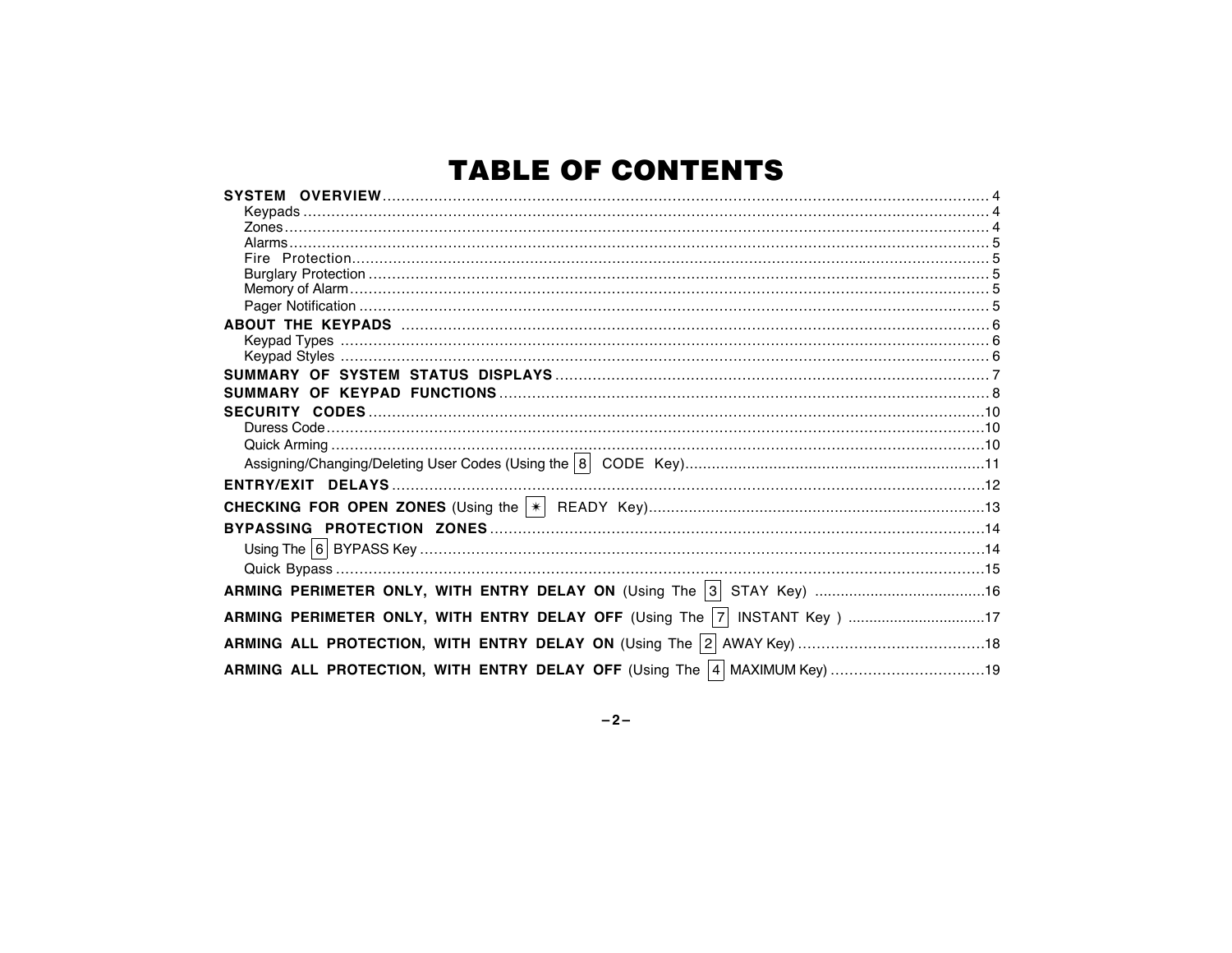(continued)

# **TABLE OF CONTENTS**

| NATIONAL FIRE PROTECTION ASSOCIATION RECOMMENDATIONS ON SMOKE DETECTORS31 |  |
|---------------------------------------------------------------------------|--|
|                                                                           |  |
|                                                                           |  |
|                                                                           |  |
|                                                                           |  |
|                                                                           |  |
|                                                                           |  |
|                                                                           |  |
|                                                                           |  |
|                                                                           |  |
|                                                                           |  |
|                                                                           |  |
|                                                                           |  |

This manual is a step-by-step guide that will aquaint you with the system's features and benefits. It defines the components and their functions, describes their operation, and instructs you with normal and emergency proce Keep this manual in a convenient place so that you can refer to it as necessary.

 $-3-$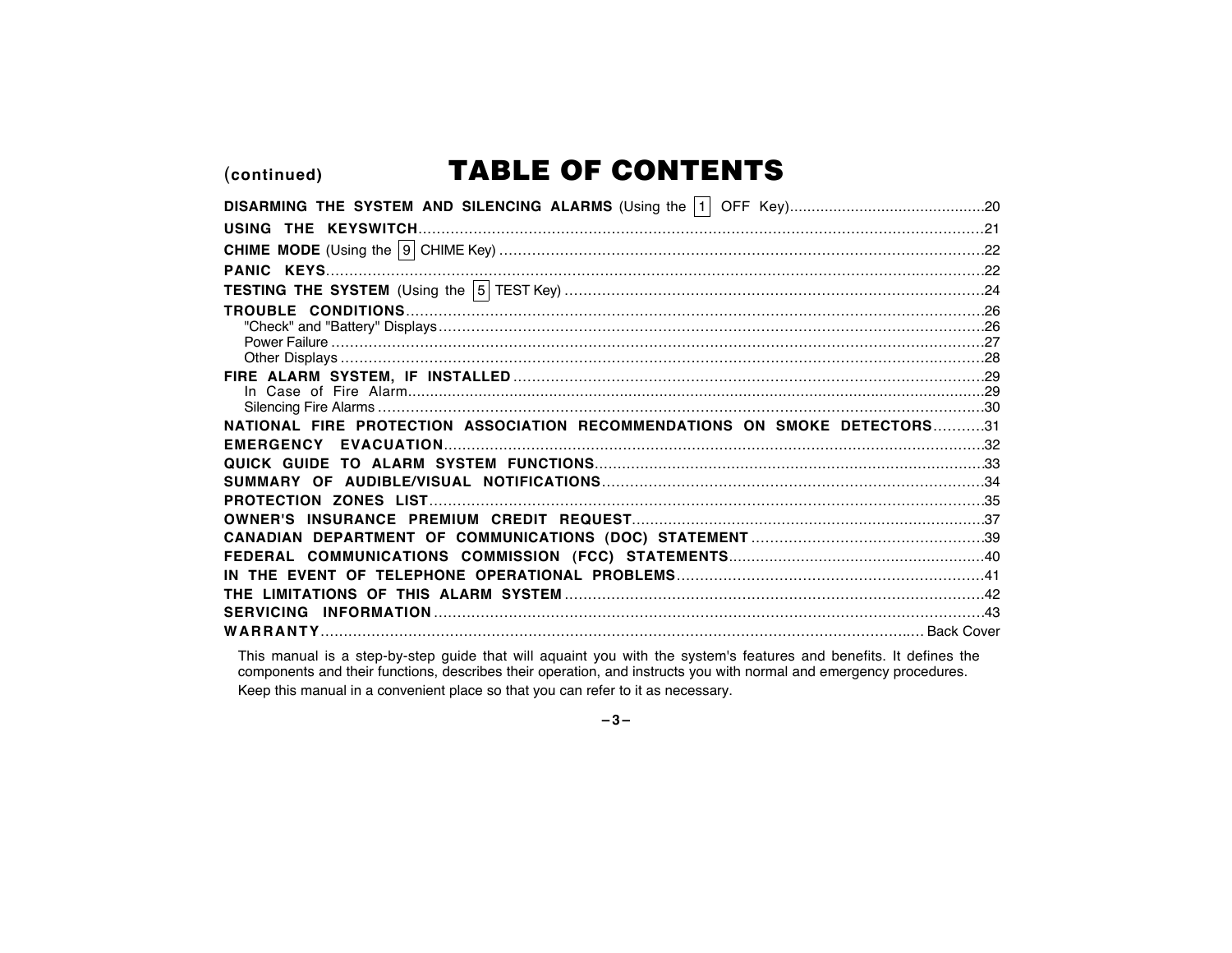### SYSTEM OVERVIEW

**General** Congratulations on your ownership of a First Alert Professional Security System. You've made a wise decision in choosing it, for it represents the latest in security protection technology today, including microcomputer technology to monitor all system status.

> Basically, this system offers you three forms of protection: burglary, fire and emergency. Your system may consist of at least one keypad which provides full control of system operation, plus various devices such as door and window sensors and motion detectors. It may also include a selected number of smoke or combustion detectors designed to provide early warning in case of fire. Your system may also have been programmed to automatically transmit alarm or status messages over the phone lines to a central alarm monitoring station.

**Keypads** Your keypads allow you to control all system functions and feature a telephone style (digital) keypad and a Liquid Crystal Display (LCD) that shows the nature and location of all occurrences and a built-in sounder which sounds during alarms and troubles.

> For additional information, see the following section: ABOUT THE KEYPADS.

**Zones** Your system's sensing devices have been assigned to various "zones". For example, the sensing device on your Entry/Exit door may have been assigned to zone 01, sensing devices on windows in the master bedroom to zone 02, and so on. These zone numbers will appear on the display when an alarm or trouble condition occurs.

**–4–**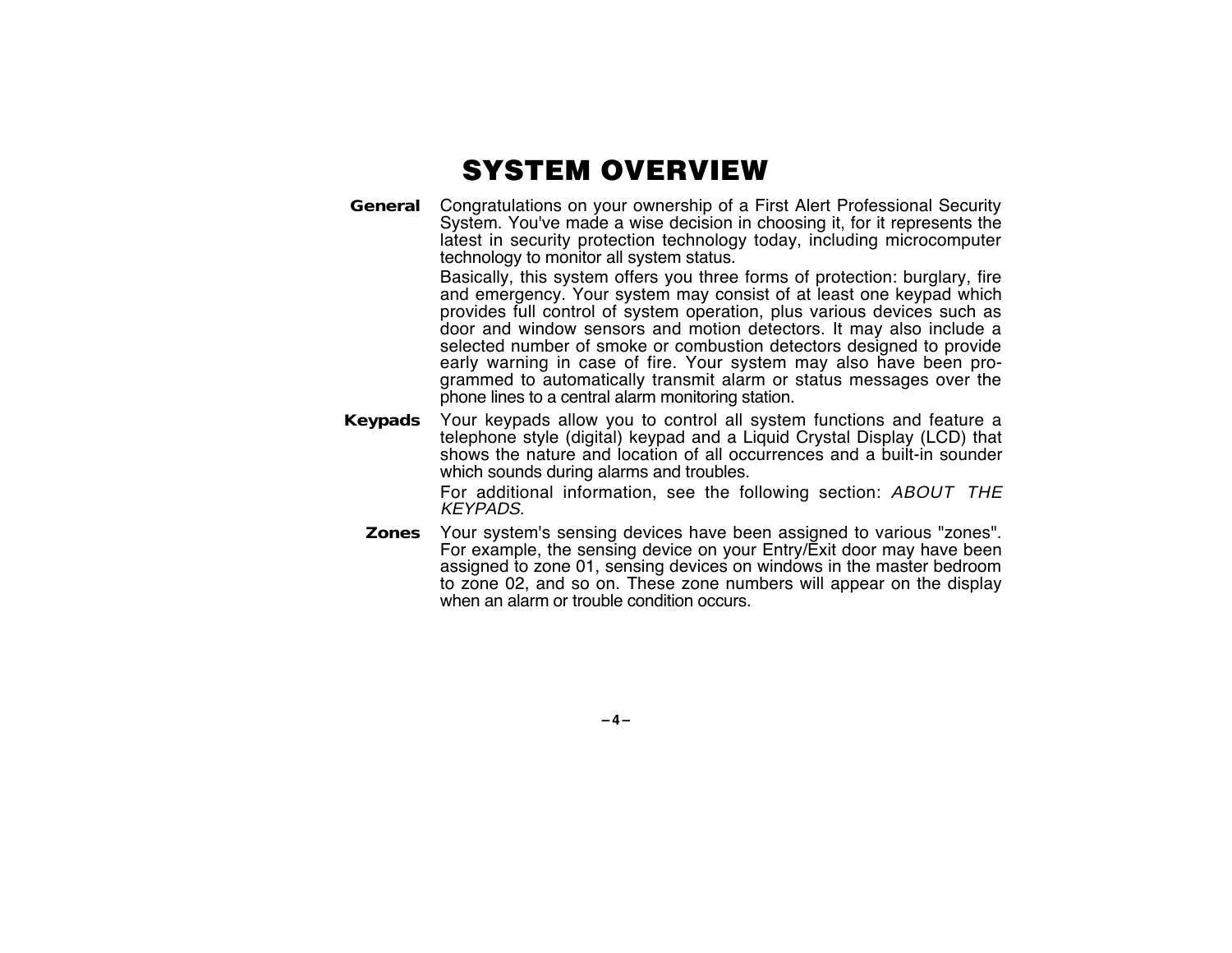**(continued)** SYSTEM OVERVIEW

- **Alarms** When an alarm occurs, both the keypad and external sounders will sound, and a message at the keypad will identify the zone(s) causing the alarm. In addition, if your system is connected to a central monitoring station, an alarm message will be sent. To stop the alarm sounding, you simply disarm the system.
- **Fire Protection** The fire protection portion of your security system (if used) is always on and will sound an alarm if a fire condition is detected. Refer to the FIRE ALARM SYSTEM section for important information concerning fire protection, smoke detectors and planning emergency exit routes from your premises.
- **Burglary Protection** The burglary protection portion of your system must be turned on or "armed" before it will sense burglary alarm conditions and sound an alarm. Your system can be armed in one of four modes: STAY, AWAY, INSTANT and MAXIMUM. Refer to the ARMING THE SYSTEM sections for instructions in using these modes of operation.

Your system also provides a CHIME mode for alerting you to the opening and closing of doors and windows while the system is disarmed.

- **Memory Of Alarm** When an alarm or trouble condition occurs, the keypad displays the number(s) of the zone(s) that caused the problem, and displays the type of alarm or trouble (ex. FIRE, ALARM, CHECK). The display remains until it is cleared by entering the OFF sequence (security code + **OFF** key) twice.
- **Pager Notification** If the paging feature has been programmed for your system, a pager will respond to certain conditions as they occur in your system, and display code numbers indicating the type of condition that has occurred, as follows:

 $1811 =$ Trouble  $1911 =$ Alarm

 $1001 =$  Open  $1002 =$  Close

Check with your installer for additional information.

**–5–**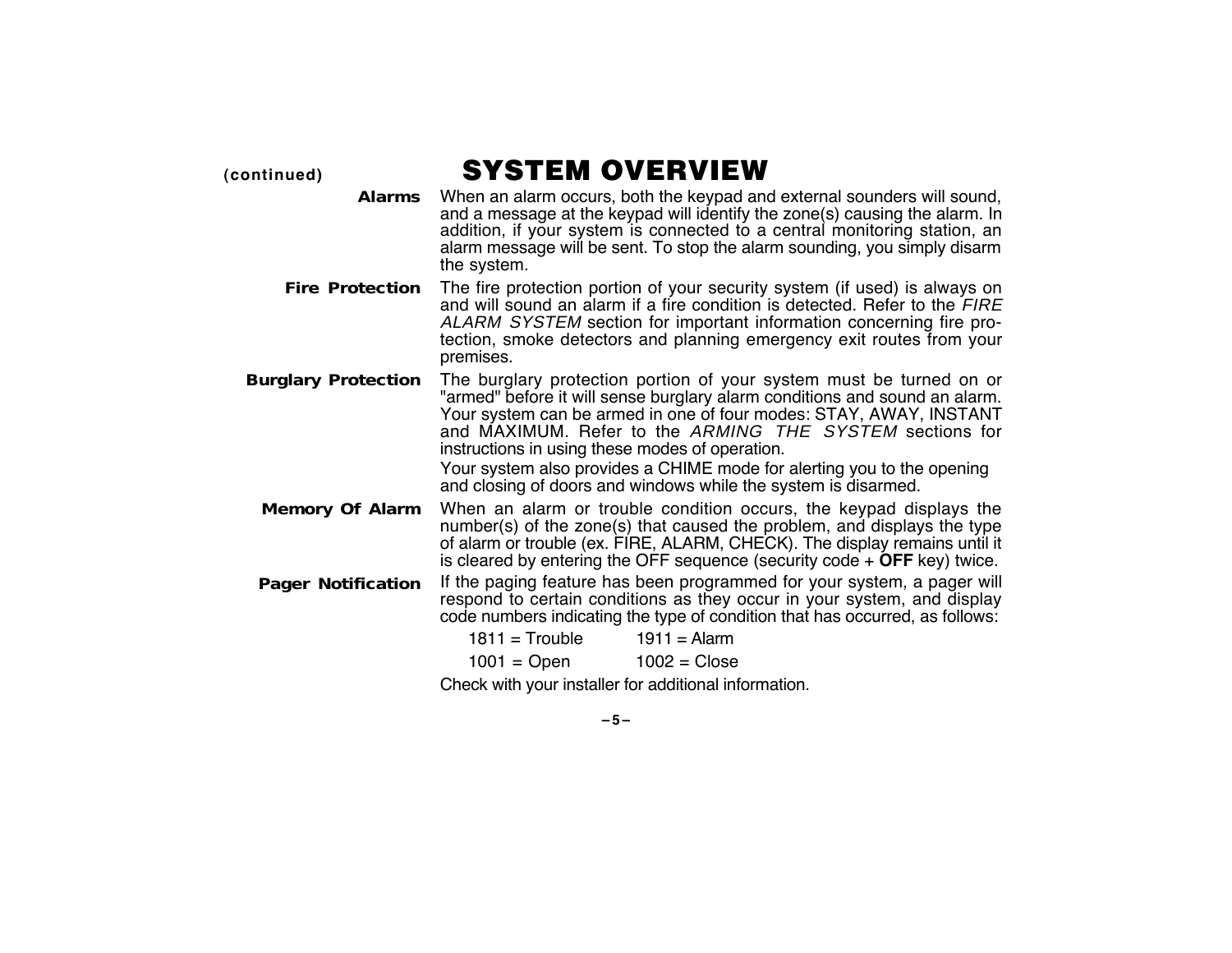# ABOUT THE KEYPADS

**Keypad Types** All commands and procedures described herein are illustrated for Fixed-Word Display keypads, however, an Alpha Display keypad (with a 2-line LCD display for more detailed protection point identification and system status, but with similar commands and procedures) is available and might have been used instead.

**Keypad Styles Unless noted otherwise, all procedures in this man-**Fixed-Word keypads are available in two styles, A and B, either of which may have been used in your system. Although different in appearance, both styles are functionally similar. The keypads on style B keypads are located behind a flip-down door which can be removed, if desired. Words displayed on all Fixed-Word keypads are the same, except that their location in the display window differs slightly with each style.

> **Note:** Style B keypads are equipped with a READY indicator in place of the POWER indicator on style A keypads. The READY indicator is lit when the system is ready for arming (no protection zones open). While the system is disarmed, this indicator will go on and off as protection zones are opened and closed.

#### **STYLE A FIXED-WORD KEYPADS STYLE B FIXED-WORD KEYPAD**



**FA200KP**

**ual apply equally to all keypad types**

**and styles.**



**FA310KP**



**FA250KP** (KEYPAD DOOR REMOVED)

**–6–**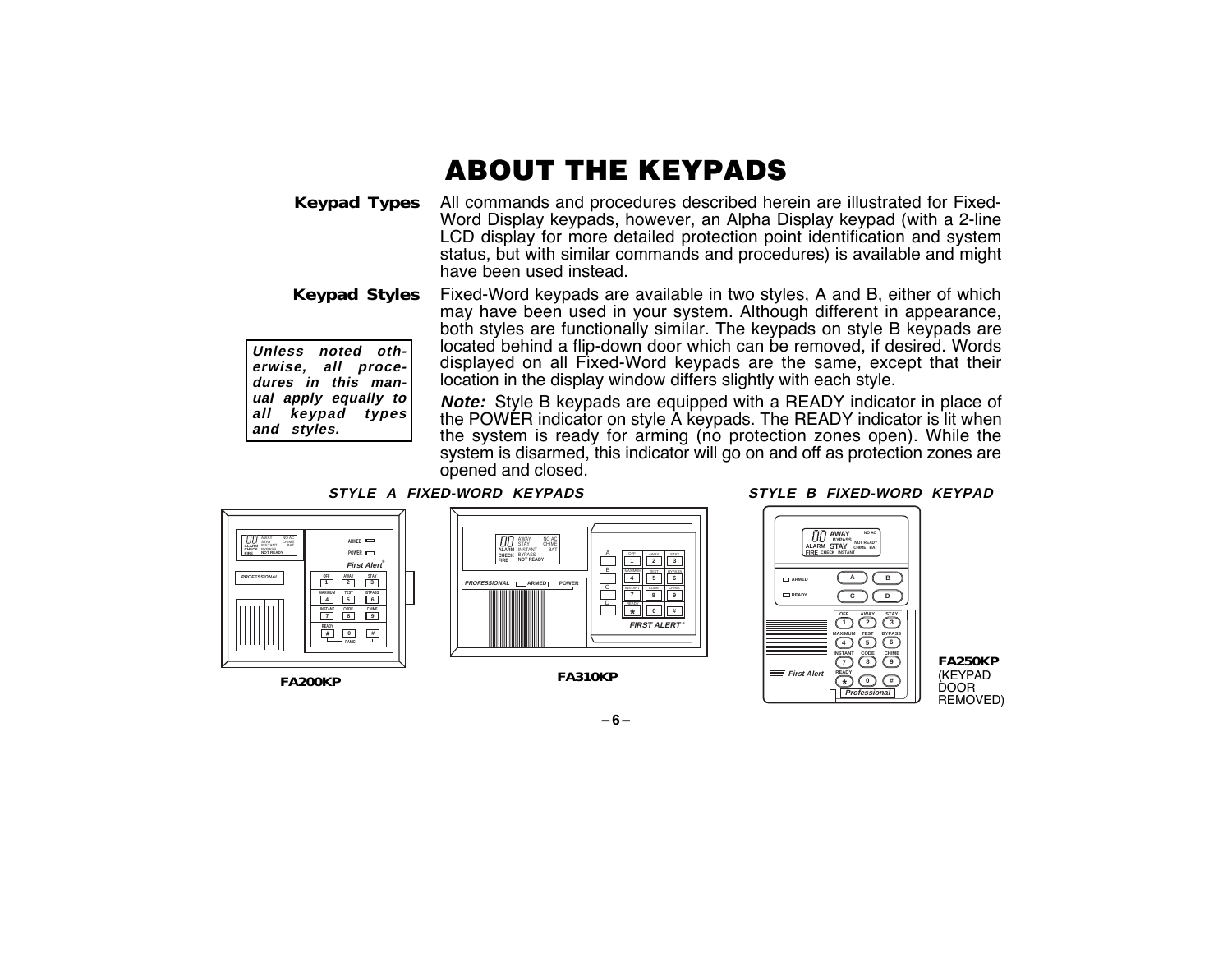# SUMMARY OF SYSTEM STATUS DISPLAYS

- **AWAY** All burglary zones, interior & perimeter, are armed.
- **STAY** Perimeter burglary zones, such as windows and doors are armed.
- **INSTANT** Perimeter burglary zones armed and entry delay is turned off.
- **BYPASS** One or more burglary protection zones have been bypassed.
- **NOT READY** Appears when burglary portion of the system is not ready for arming (due to one or more open protection zones).
	- **READY** The burglary portion of the system is ready to be armed.
	- **NO AC** Appears when AC power has been cut off. System is operating on backup battery power.
		- **A C** Appears when AC power is present.
	- **CHIME** Appears when the CHIME feature is ON.



- **ALARM** Appears when an intrusion has been detected and the system is armed (also appears during a Fire alarm). Accompanied by the ID # of the zone in alarm.
- **CHECK** Appears when a malfunction is discovered in the system at any time or if a fault is detected in a FIRE zone at any time or in a DAY(Trouble)/NIGHT(Alarm) burglary zone during a disarmed period. Accompanied by a display of zone number in trouble.
	- **FIRE** Appears when a fire alarm is present. Accompanied by a display of the zone # in alarm.



### **STYLE A KEYPAD DISPLAY**



### **STYLE B KEYPAD DISPLAY**

### **–7–**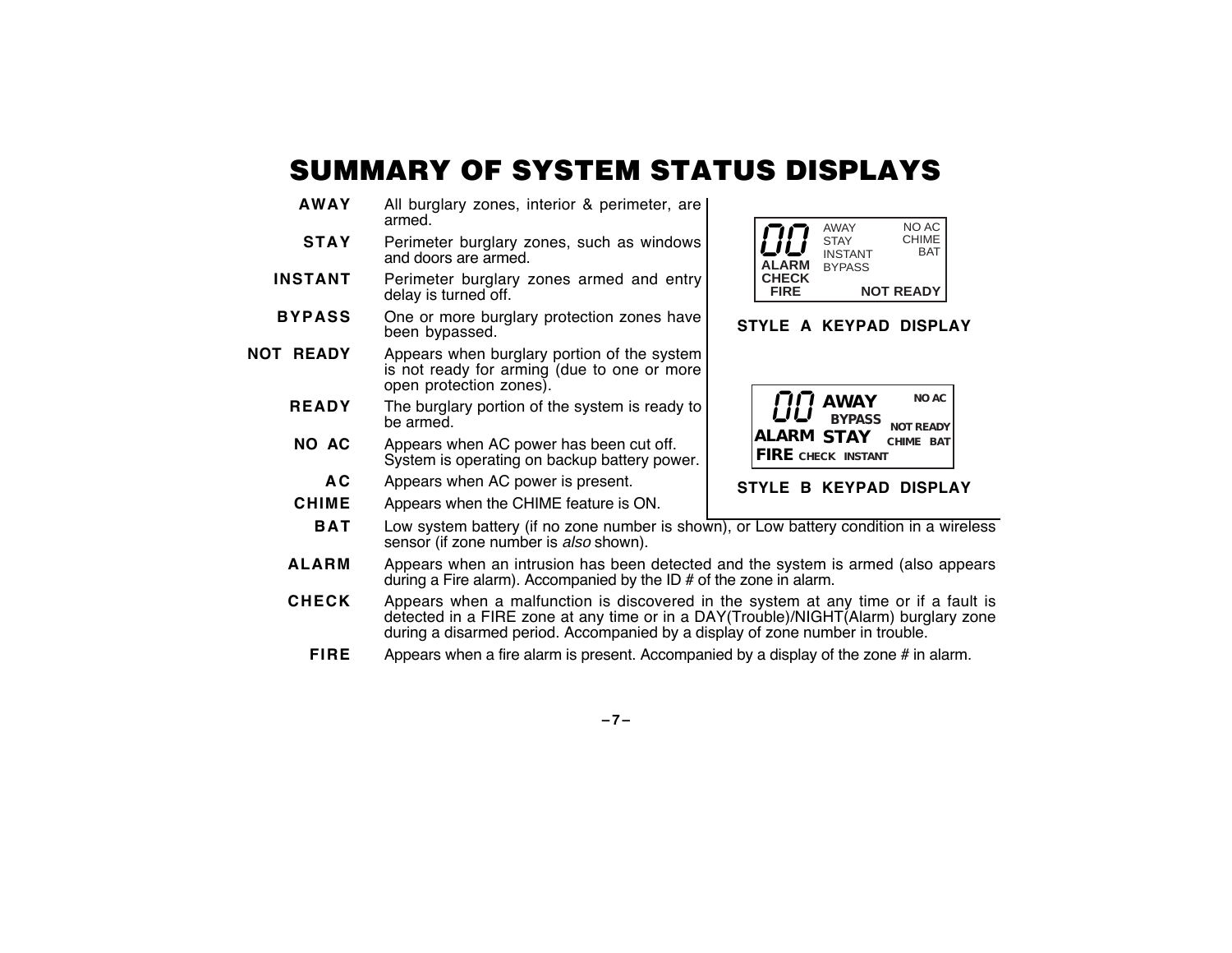### SUMMARY OF KEYPAD FUNCTIONS

- 1. **DISPLAY WINDOW:** Displays protection zone ID and system status messages.
- 2. **<sup>1</sup> OFF KEY**†**:** Disarms burglary portion of the system, silences alarms and audible trouble indicators, and clears visual display after problem's correction.
- 3. **<sup>2</sup> AWAY KEY**†**:** Arms the entire burglary system, perimeter and interior.
- 4. **<sup>3</sup> STAY KEY**†**:** Arms perimeter portion of burglary system only. Interior protection is not armed, which allows movement within premises without causing alarm.
- 5. **<sup>4</sup> MAXIMUM KEY**†**:** Arms in manner similar to AWAY mode, but without the entry delay feature, thus providing maximum protection. An alarm will occur immediately upon opening any protection point, including the main door.
- 6. **<sup>5</sup> TEST KEY**†**:** Tests the system and alarm sounder if disarmed. Refer to TESTING THE SYSTEM section for test procedures.
- 7. **<sup>6</sup> BYPASS KEY**†**:** Removes individual protection zones from being monitored by the system.
- 8. **<sup>7</sup> INSTANT KEY**†**:** Arms in manner similar to STAY mode, but without the entry delay feature. Entering via the main door will cause an instant alarm.
- 9. **8 CODE KEY**†**:** Used to assign additional user codes for other users of the system.
- 10. **9 CHIME KEY**†**:** Turns CHIME mode on and off. When on, the opening of windows or doors while the system is disarmed will sound 3 beeps at the keypad(s).
- 11. ✴ **READY KEY:** Displays all open protection zones.
- 12. **# KEY:** "Quick Arm" key permits ARMING of the system without use of a security code (if so programmed)
- 13. **KEYS 0–9:** Used to enter your security code(s).
- 14. **READY INDICATOR:** (GREEN) Lit when the system is ready to be armed (no faults present). While the system is disarmed, this indicator will go on and off as protection zones are closed and opened.

**Note:** On some keypads (Style A) there is, instead, a **POWER INDICATOR** (GREEN) which is lit when AC power is present. If the indicator is off, the system may still be operating, but on its backup battery power. See Power Failure in TROUBLE CONDITIONS section.

 $\tau$ **Note:** Keys  $\vert$  1  $\vert$  through  $\vert$  9  $\vert$  each perform their associated companion functions (OFF, AWAY, STAY, etc.) when preceded by an entry of the security code (as described later).

**–8–**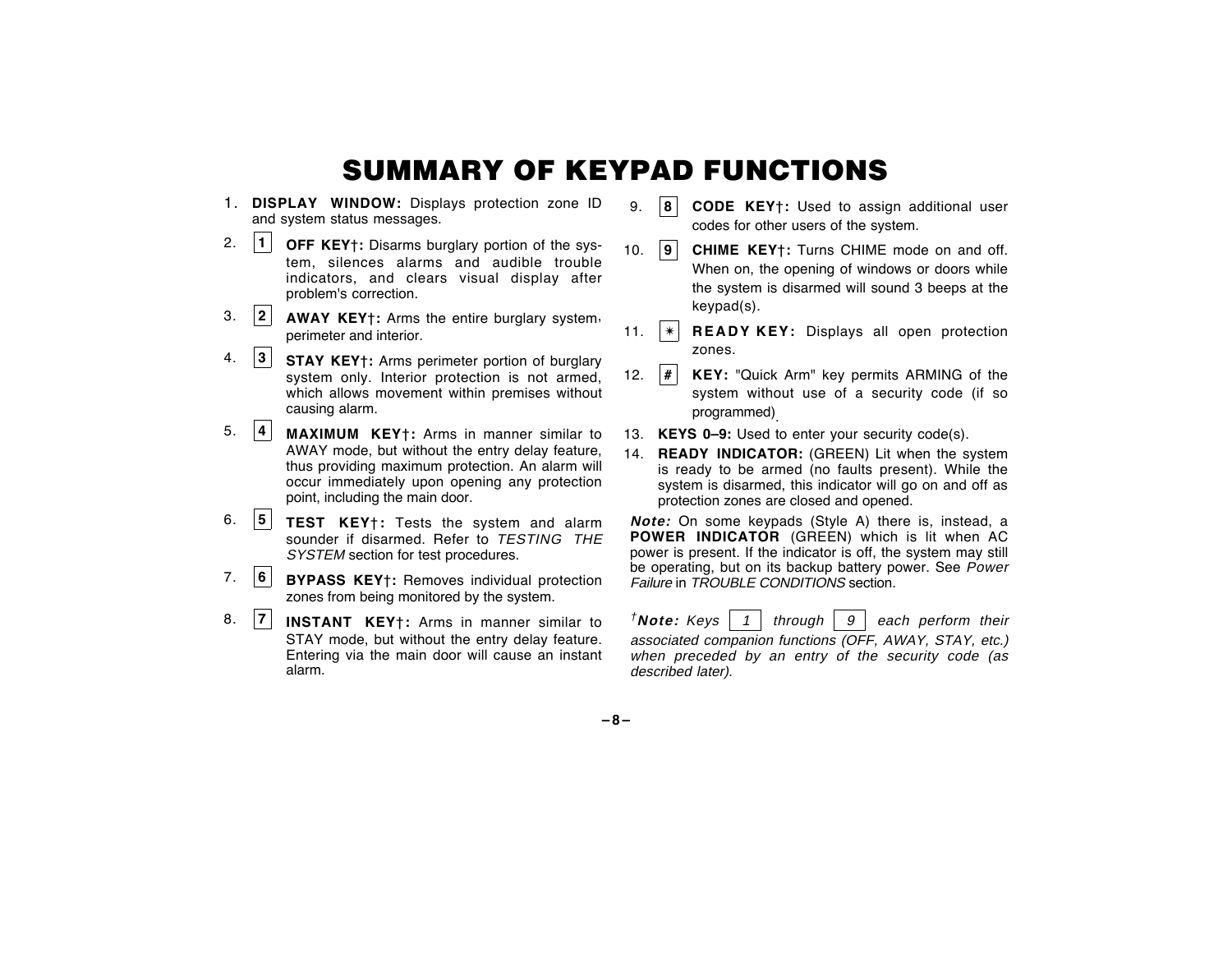- 15. **ARMED INDICATOR:** (RED). Lit when the system has been armed (STAY, AWAY INSTANT or MAXIMUM).
- 16. **INTERNAL SOUNDER:**

The built-in keypad sounder mimics the alarm sounder during alarms, and will also "beep" during certain system functions. (see SUMMARY OF AUDIBLE/ VISUAL NOTIFICATION).

### 17. **EMERGENCY KEYS:**

Individual keys **A**, **B**, and **C** (key D not used).

On some keypads, these keys are not present, and the following key pairs may be available, instead, for emergency functions:



Some or all of these keys/pairs may be programmed for panic functions by your installer (see PANIC KEYS section).

#### **IMPORTANT!**:

When entering codes and commands, sequential key depressions must be made within 2 seconds of one another. If 2 seconds elapses without a key depression, the entry is aborted and must be repeated from its beginning.



**STYLE B KEYPAD**

**–9–**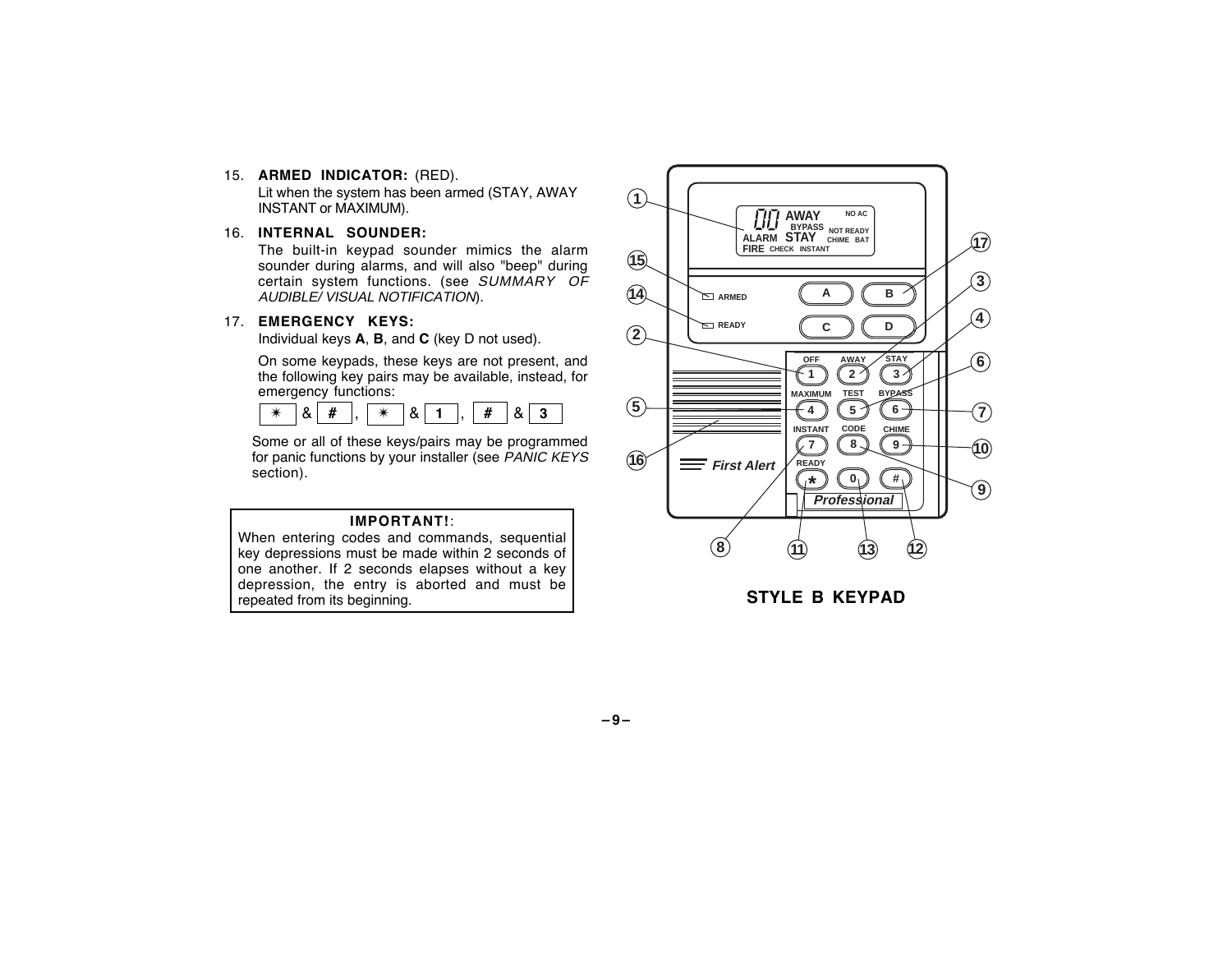### SECURITY CODES

**General** At the time of installation, your installer programmed a personal four-digit Master code, known only to you and yours. This code is used to perform most system functions, including arming and disarming of the system. As an additional safety feature, temporary user codes can be assigned (see next page) for use by those not having a need to know the Master code. Note that the Master code remains in effect even when other user codes are assigned.

| Ask your installer if   |
|-------------------------|
| "Duress" is active for  |
| your system, and if so, |
| check here:             |

**Duress Code** This feature is intended for use when you are forced to disarm or arm the system under threat. When used, the system will act normally, but can silently notify the central station of your situation, if that service has been provided.

The Duress code is defined as user number 8.

**Important:** The Duress code is useful only when connected to a central station.

### **Quick Arming**

| Ask your installer if<br>"Quick Arming" is active |
|---------------------------------------------------|
| for your system, and if                           |
| so, check here:                                   |

If your system supports "Quick Arming", the **"#"** key can be pressed in place of the security code when arming the system. The security code is always required, however, when disarming the system.

#### **–10–**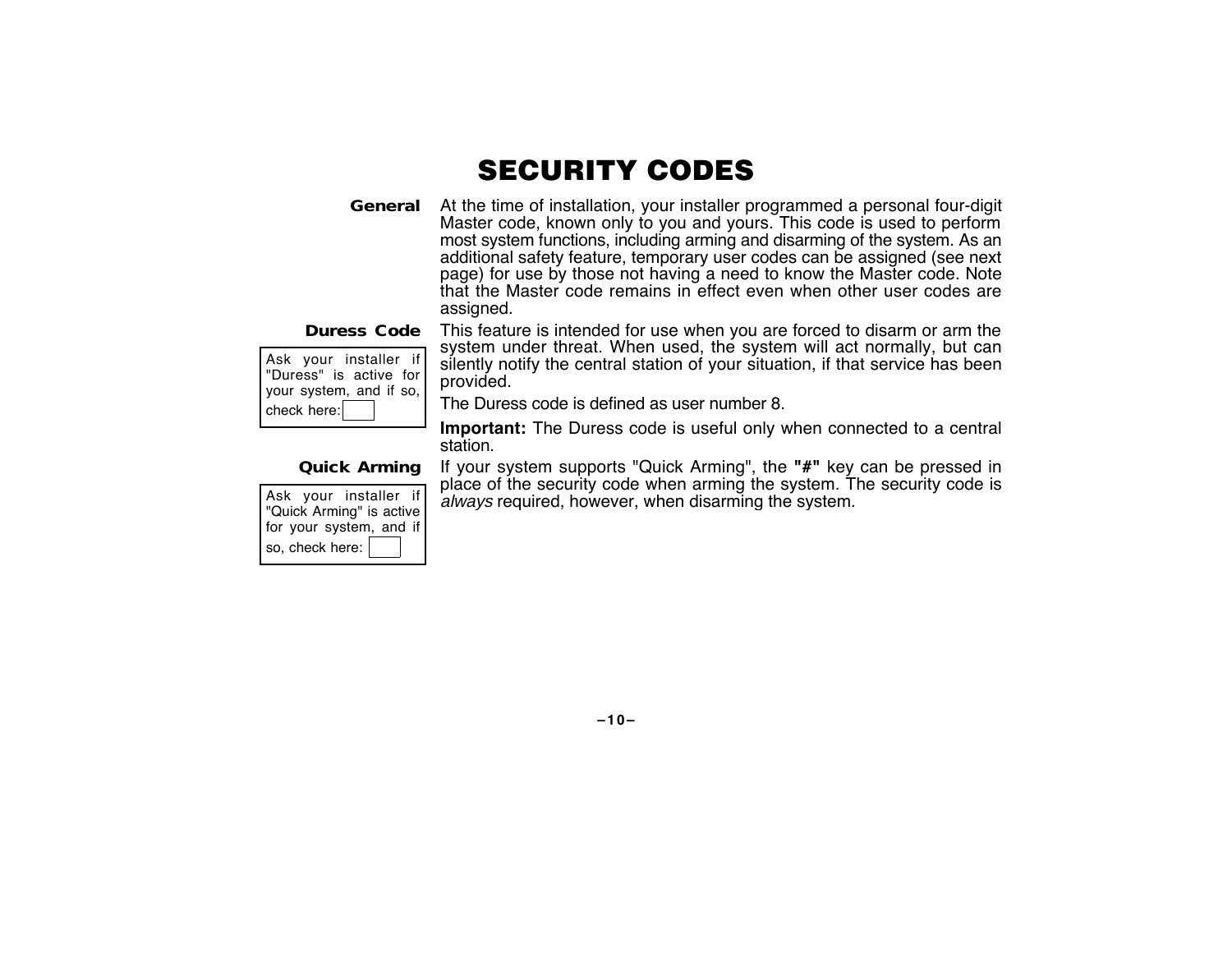**To Assign, Change, User Codes**

**4-DIGIT USER CODES** It is recommended that obvious codes such as 1 1 1 1 or 1 2 3 4 not be assigned.

#### **Important:**

Temporary users should not be shown how to use any system function they do not need to know (e.g., bypassing protection zones).

### SECURITY CODES

- 1. Enter your Master code and press the **CODE** key.
- **or Delete** 2. Enter single-digit User Number (2–7) for which a code is to be assigned, changed, or deleted.
	- 3. **If assigning or changing a user's code,** enter the desired 4-digit code for use by that User Number. The keypad will beep once.

**If deleting a user's code,** perform steps 1 & 2 and stop. In a few moments the keypad will beep once, indicating that the existing code has been deleted.

**To assign your Duress code**, do the following:

Enter your [Master code] + [8] + [8] + [desired 4-digit code]. The keypad will beep once.

**The Master code can be changed** by the main user of the system. To change it, do the following:

Enter your [Master code] +  $[8]$  +  $[1]$  + [new Master code] + [new Master code] again. The keypad will beep once.



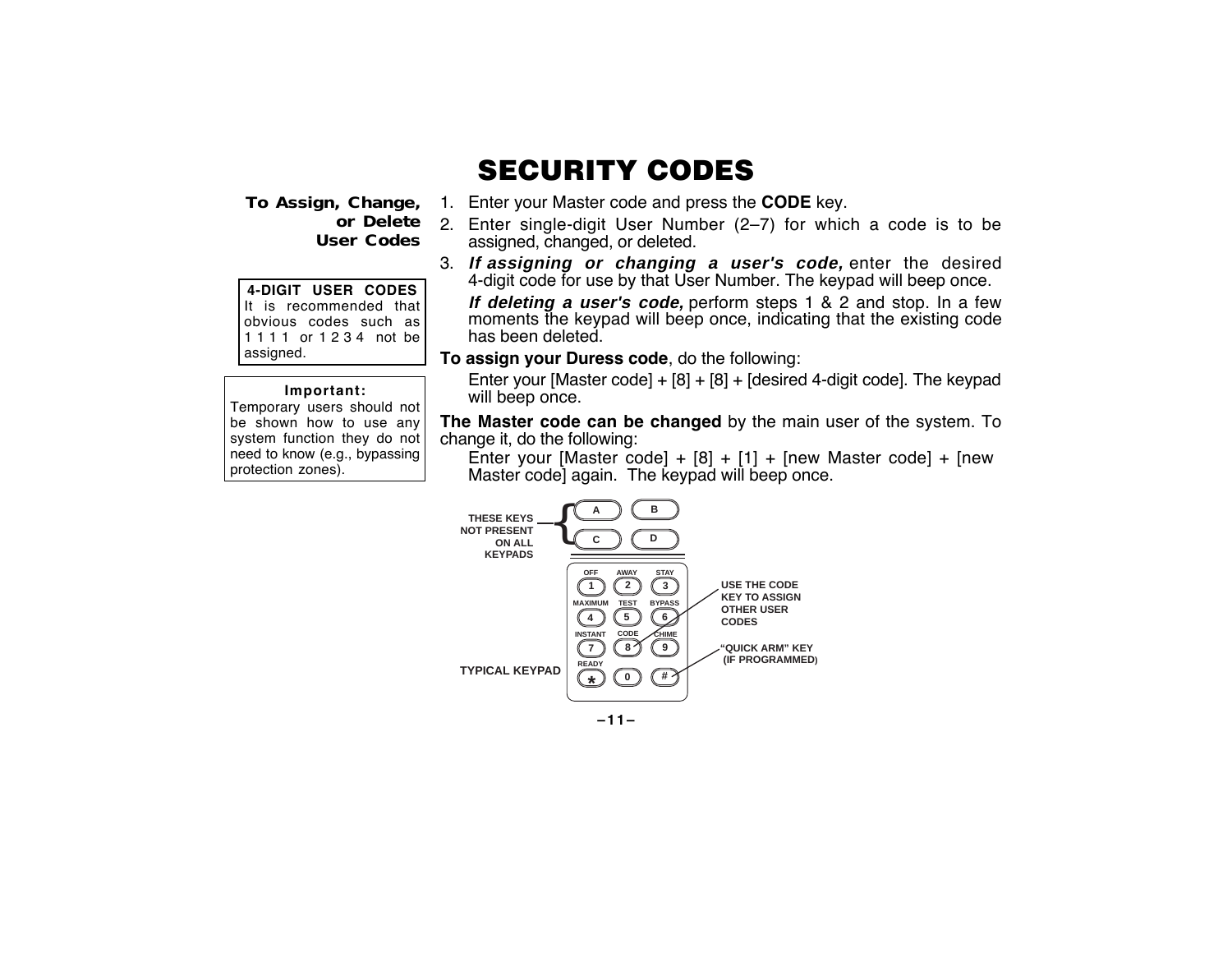# ENTRY/EXIT DELAYS

**General Information** Your system has preset time delays, known as exit delay and entry delay. When you arm your system, **exit delay** gives you time to leave through the main door without setting off an alarm. **Entry delay** gives you time to disarm the system when you reenter through the main door. The system must be disarmed, however, before the entry delay period ends, or an alarm will occur. The keypad will beep slowly during the entry delay period, reminding you to disarm the system.

> You can also arm the system with no entry delay at all by using either INSTANT or MAXIMUM arming modes. These modes can provide greater security while you are sleeping or while you are away for extended periods of time.

See your installer for your delay times and record them here:

| Exit Delay: | ∣ seconds | <b>Entry Delay:</b> |  | ∣ seconds |
|-------------|-----------|---------------------|--|-----------|
|-------------|-----------|---------------------|--|-----------|

**–12–**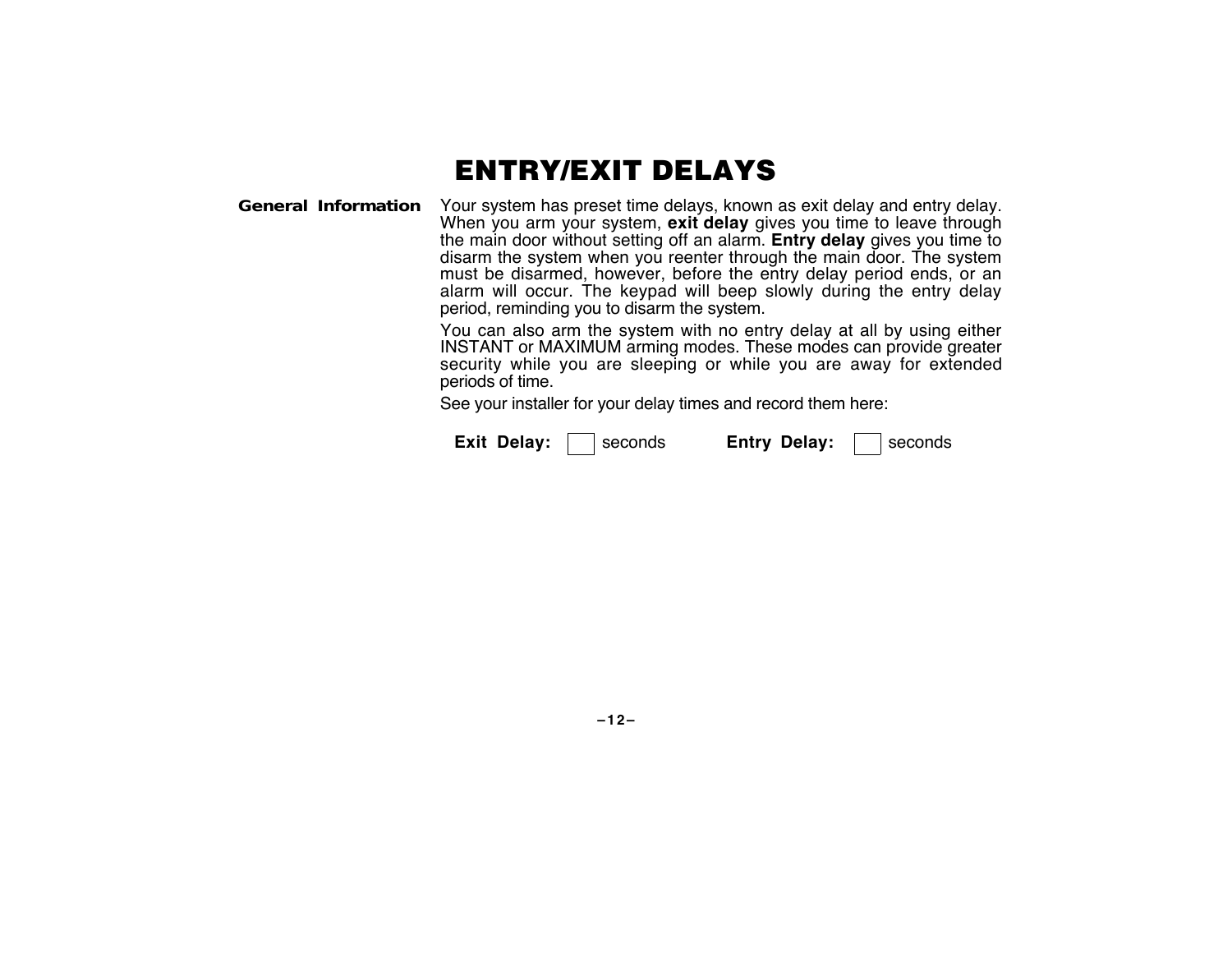### CHECKING FOR OPEN ZONES

**Using the** Before your system can be armed, all protected doors, windows and other ✴ **READY Key** protection zones must be closed or bypassed (see BYPASSING PROTECTION ZONES section), otherwise the keypad will display a "Not Ready" message, and if your keypad has a READY indicator light, it will not be lit. The **READY** key can be used to display all faulted zones, making it easier for you to secure any open zone.

> To display faulted zones, simply press and release the **READY** key (do not enter code first). Secure or bypass the zones displayed before arming the system.

> A "Ready" message will be displayed when all protection zones have been either closed or bypassed and the keypad's READY indicator light (if present) will be lit.



**–13–**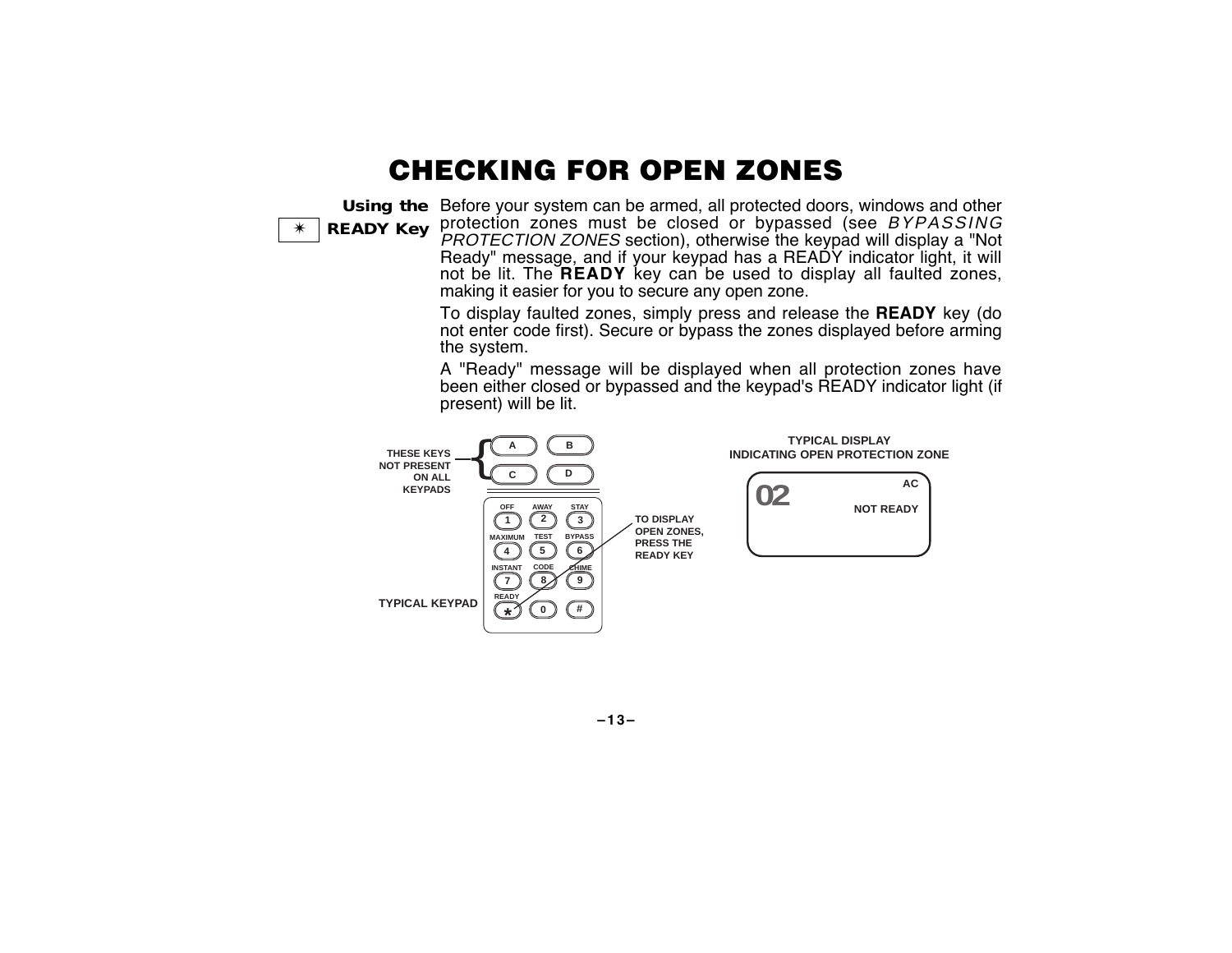# BYPASSING PROTECTION ZONES





**–14–**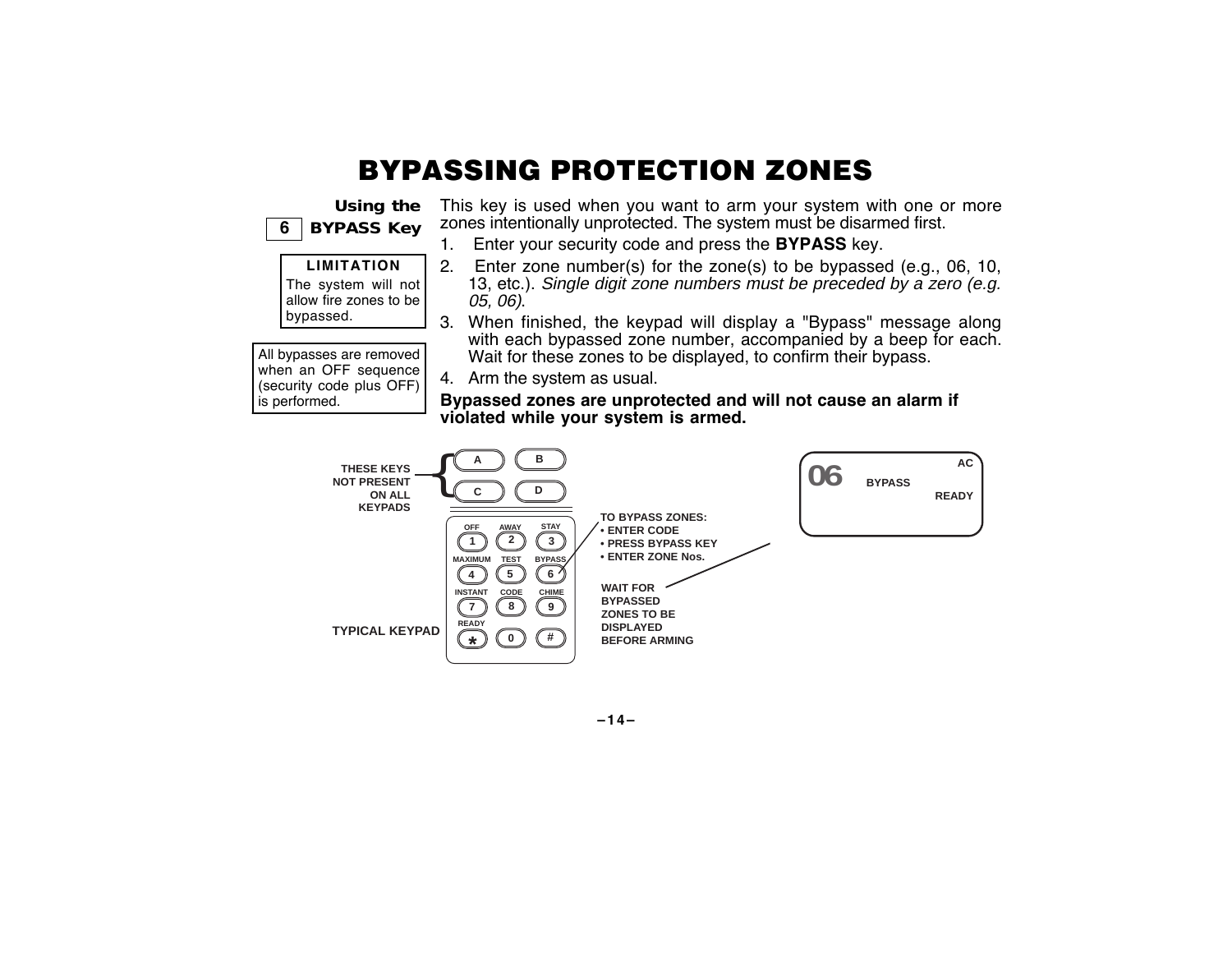# BYPASSING PROTECTION ZONES

**Quick Bypass**

| Ask your installer if |
|-----------------------|
| "Quick Bypass" is     |
| active for your       |
| system, and if so,    |
| check here:           |

If your system supports "Quick Bypass", it allows you to automatically bypass all open (faulted) zones without having to enter zone numbers individually.

To use this feature, enter your security code, press the **BYPASS** key, then stop. In a few moments, all open zones will be displayed along with a "Bypass" message. Wait for all bypassed zones to be displayed, then arm the system as usual.

|               | <b>AC</b>    |
|---------------|--------------|
| <b>BYPASS</b> | <b>READY</b> |
|               |              |

**THE SYSTEM CAN NOW BE ARMED WITH ZONES BYPASSED**

**–15–**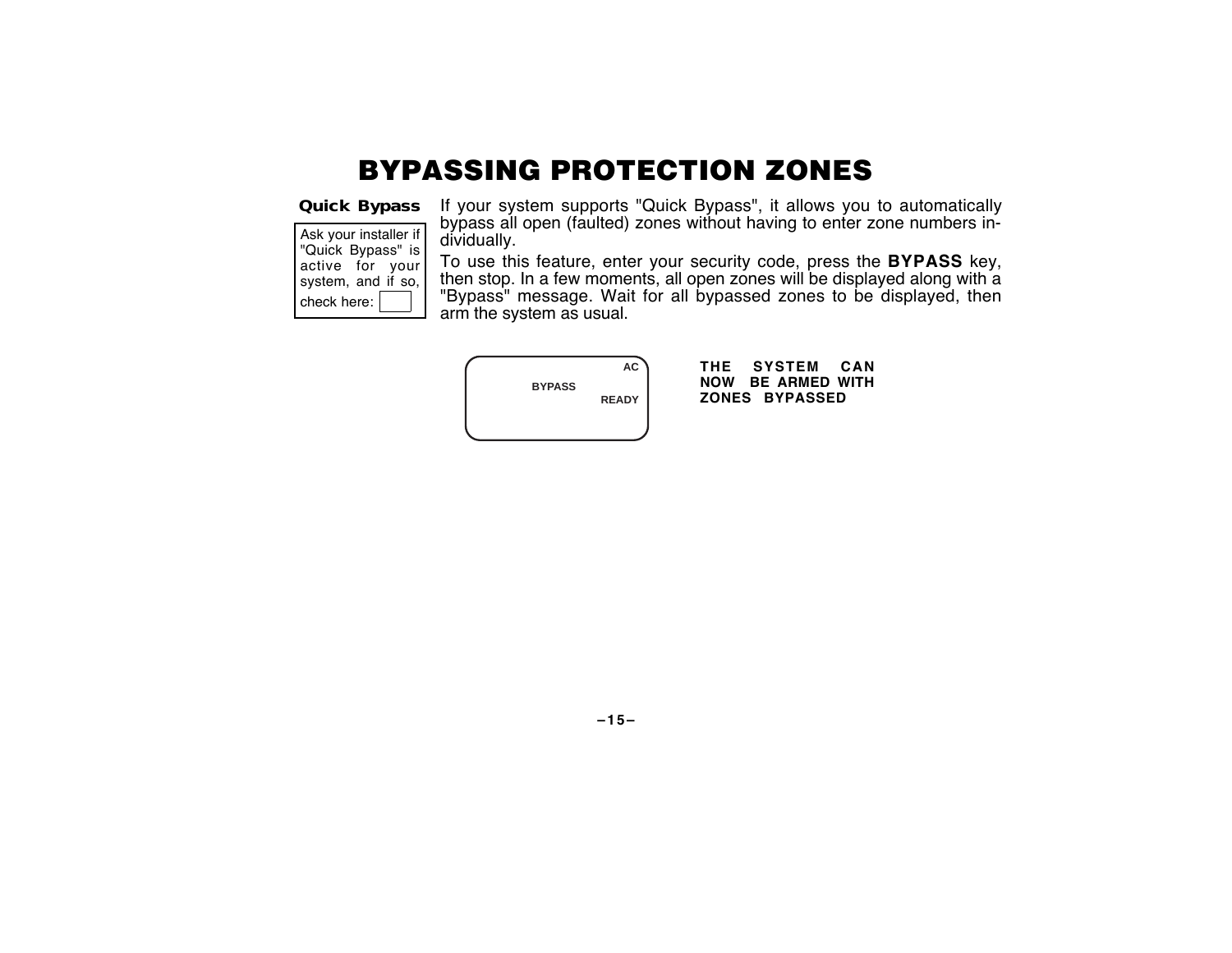# ARMING PERIMETER ONLY

**WITH ENTRY DELAY ON**

| Using the    |
|--------------|
| 3   STAY Key |

ZONES on page 13).

**Use this key when you are staying inside, but expect someone to use an entry/exit door later.**

1. Enter your security code and press the **STAY** key.

| <b>BEFORE ARMING</b>                      | 2. The keypad beeps |  |
|-------------------------------------------|---------------------|--|
| close all doors and windows               | red ARMED indicat   |  |
| (see CHECKING FOR OPEN) 3 The system arms |                     |  |

- s three times and displays the armed message. The tor lights.
- 3. The system arms. An alarm sounds immediately if a protected perimeter window or non-entry/exit door is then opened, but you may otherwise move freely throughout the premises.

**Later arrivals can enter through an entry/exit door without causing an alarm, but they must disarm the system within the entry delay period to avoid sounding an alarm.**



**–16–**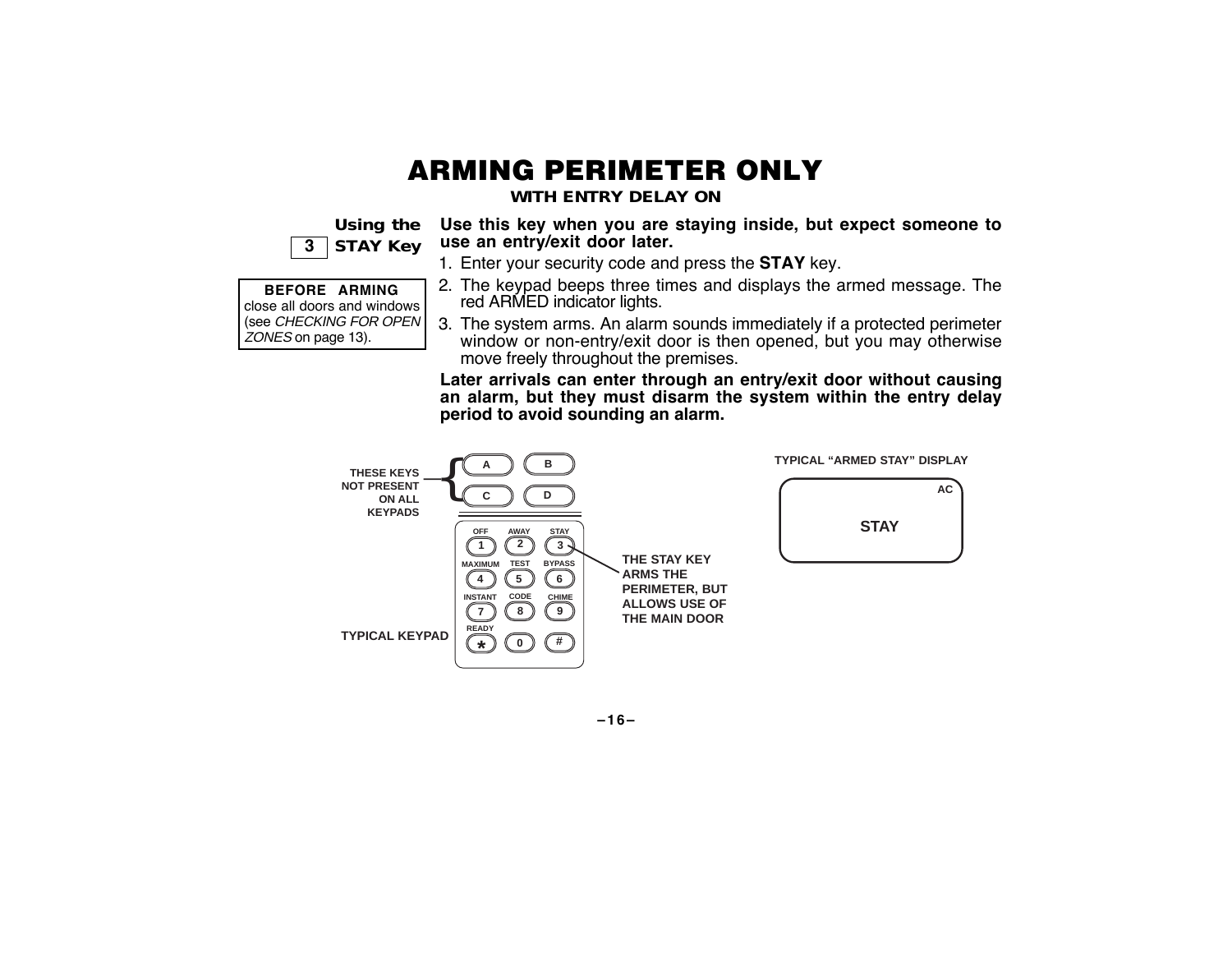# ARMING PERIMETER ONLY

**WITH ENTRY DELAY OFF**

**Using the 7 INSTANT Key**

**BEFORE ARMING** close all doors and windows (see CHECKING FOR OPEN

ZONES on page 13).

**Use this key when you are staying inside and do not expect anyone to use an entry/exit door.**

- 1. Enter your security code and press the **INSTANT** key.
- 2. The keypad beeps three times and displays the armed message. The red ARMED indicator lights.
- 3. The system arms. An alarm sounds immediately if any protected perimeter door or window is then opened, but you may otherwise move freely throughout the premises.

**An alarm sounds immediately if anyone opens an entry/exit door.**



**–17–**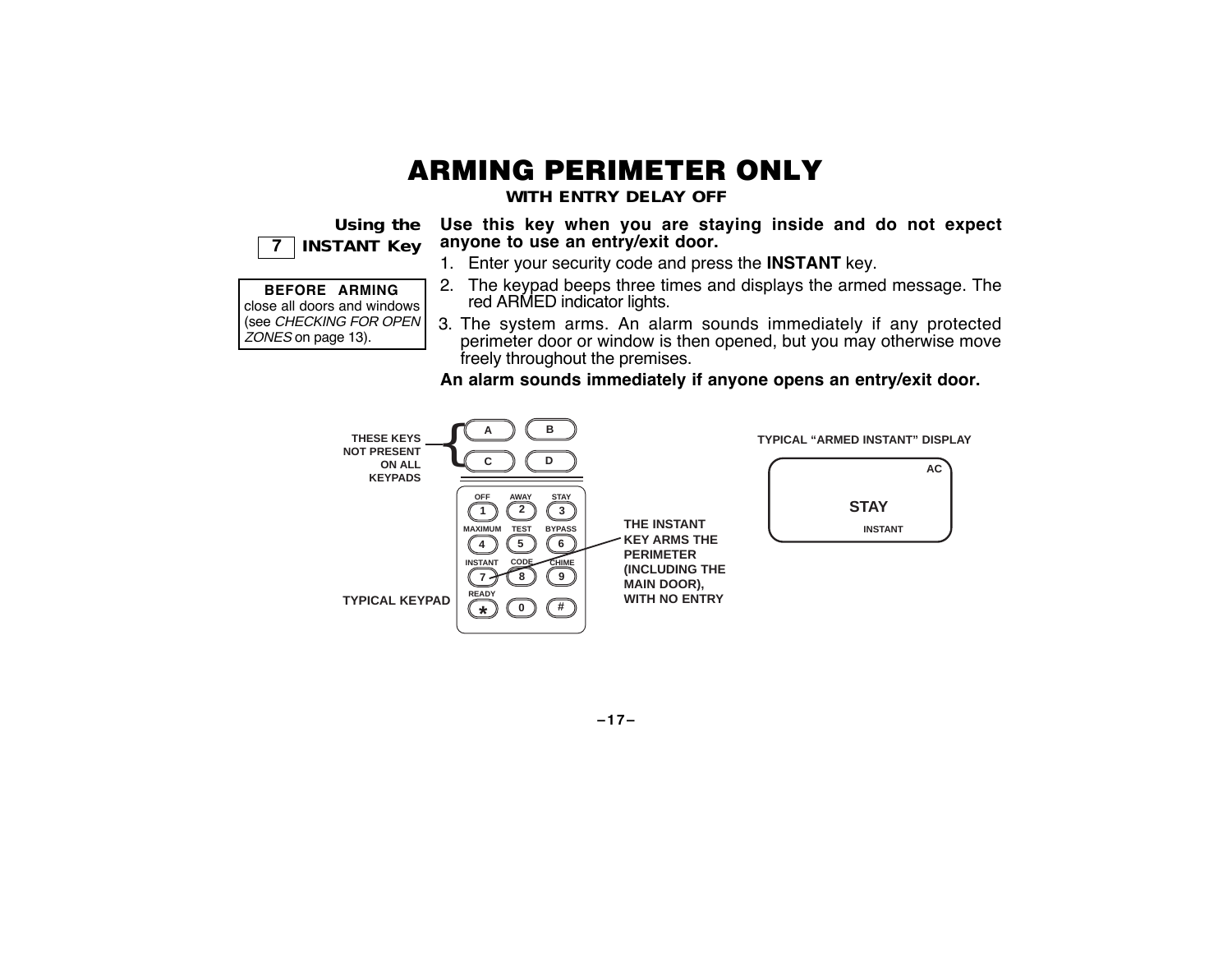# ARMING ALL PROTECTION

**WITH ENTRY DELAY ON**

Using the Use this key when no one will be staying inside.

 **2 AWAY Key**

1. Enter your security code and press the **AWAY** key.

### **BEFORE ARMING**

close all doors and windows (see CHECKING FOR OPEN ZONES on page 13).

- 2. The keypad beeps twice and displays the armed message. The red ARMED indicator lights. 3. You may leave through an entry/exit door during the exit delay period
- without causing an alarm.

After exit delay, the system arms and sounds an alarm if a protected window or non-entry/exit door is then opened, or if any movement is detected inside your premises.

**You may reenter through an entry/exit door, but must disarm the system within the entry delay period to avoid an alarm.**



**–18–**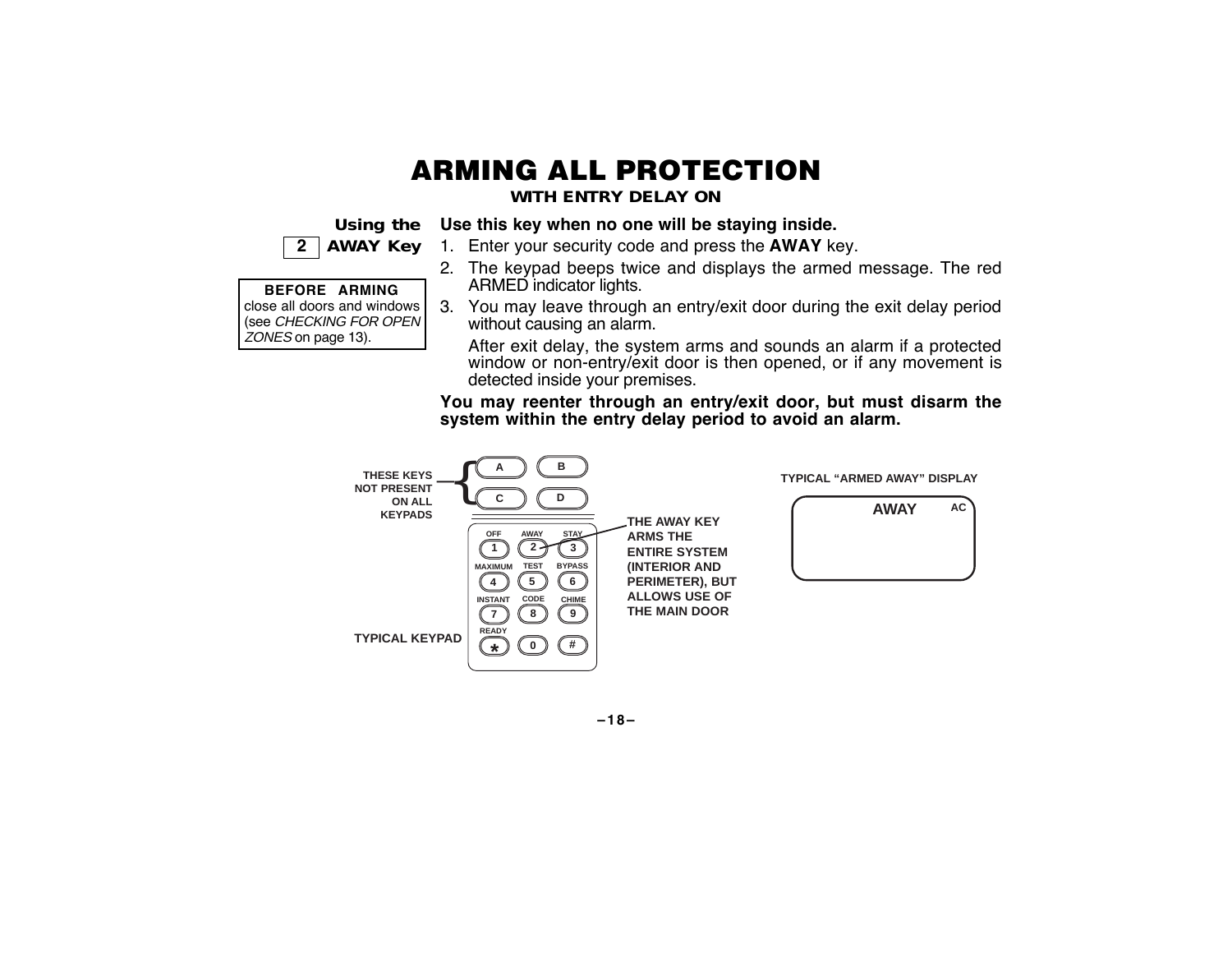# ARMING ALL PROTECTION

**WITH ENTRY DELAY OFF**

**Using the 4 MAXIMUM Key**

**BEFORE ARMING** close all doors and windows (see CHECKING FOR OPEN ZONES on page 13).

**Use this key when the premises will be vacant for extended periods of time** such as vacations, etc., or when retiring for the night and no one will be moving through protected interior areas.

- 1. Enter your security code and press the **MAXIMUM** key.
- 2. The keypad beeps twice and displays the armed message. The red ARMED indicator lights.
- 3. You may leave through an entry/exit door during the exit delay period without causing an alarm.

After exit delay, the system arms and sounds an alarm immediately if any protected door or window is opened, or if any movement is detected inside your premises.

**An alarm sounds immediately, when someone reenters.**



**–19–**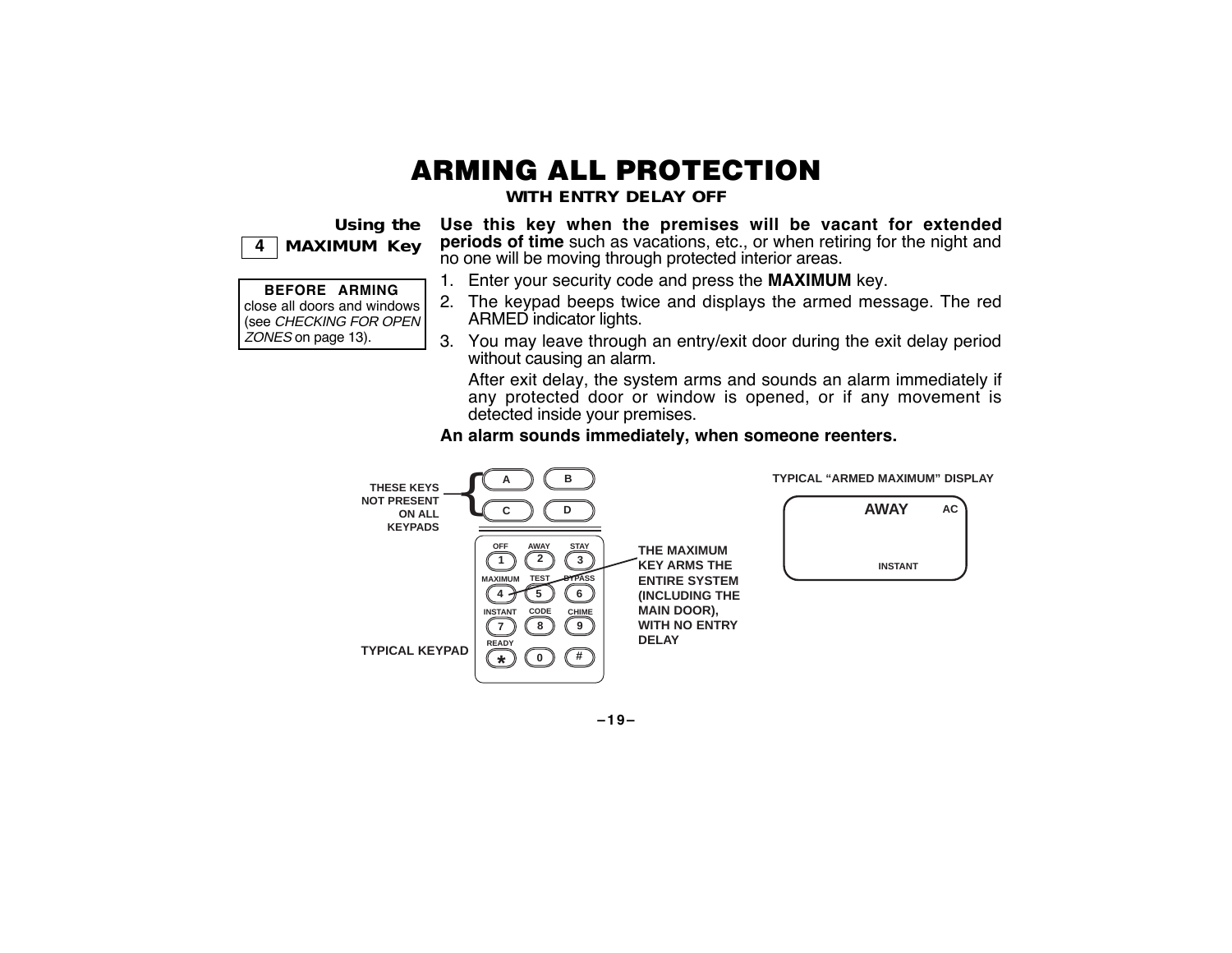# DISARMING THE SYSTEM AND SILENCING ALARMS

|  | Using the      |  |
|--|----------------|--|
|  | <b>OFF Key</b> |  |

**IMPORTANT:** I**f you return and the main burglary sounder is on:** DO NOT ENTER, but CONTACT THE POLICE from a nearby safe location. I**f you return after an**

**alarm has occurred and the main sounder has shut itself off:** the keypad will beep rapidly upon your entering, indicating that an alarm has occurred during your absence (the Memory of Alarm feature). LEAVE IMMEDIATELY, and CONTACT THE POLICE from a nearby safe location. WHEN SAFE TO DO SO, re-enter and follow the procedure for silencing an alarm.

The **OFF** key is used to disarm the system and to silence alarm and trouble sounds.

To Disarm the System

Enter your **security code** and press the **OFF** key. The "Ready" message will be displayed, and the keypad will emit a single tone to confirm that the system is disarmed.

To Silence a Burglary Alarm

SEE IMPORTANT NOTE AT LEFT!

Enter your **security code** and press the **OFF** key to silence the alarm (or warning tones of a Memory of Alarm). Note the zone in alarm on the keypad display, and make that zone intact (close door, window, etc.). Now enter the security code plus OFF sequence again to clear the keypad's Memory of Alarm display. If the display will not clear and does not provide <sup>a</sup>"Ready" message, notify the alarm agency.

To Silence a Fire Alarm simply press the **OFF** key (the security code is not needed to silence FIRE alarms). To then clear the keypad's Memory of Alarm display, enter your security code and press the OFF key.

See page 29 for additional fire alarm information.

**See the SUMMARY OF AUDIBLE/VISUAL NOTIFICATION section for information which will help you to distinguish between FIRE (Interrupted/Pulsed) and BURGLARY (Continuous/Steady) alarm sounds.**

**–20–**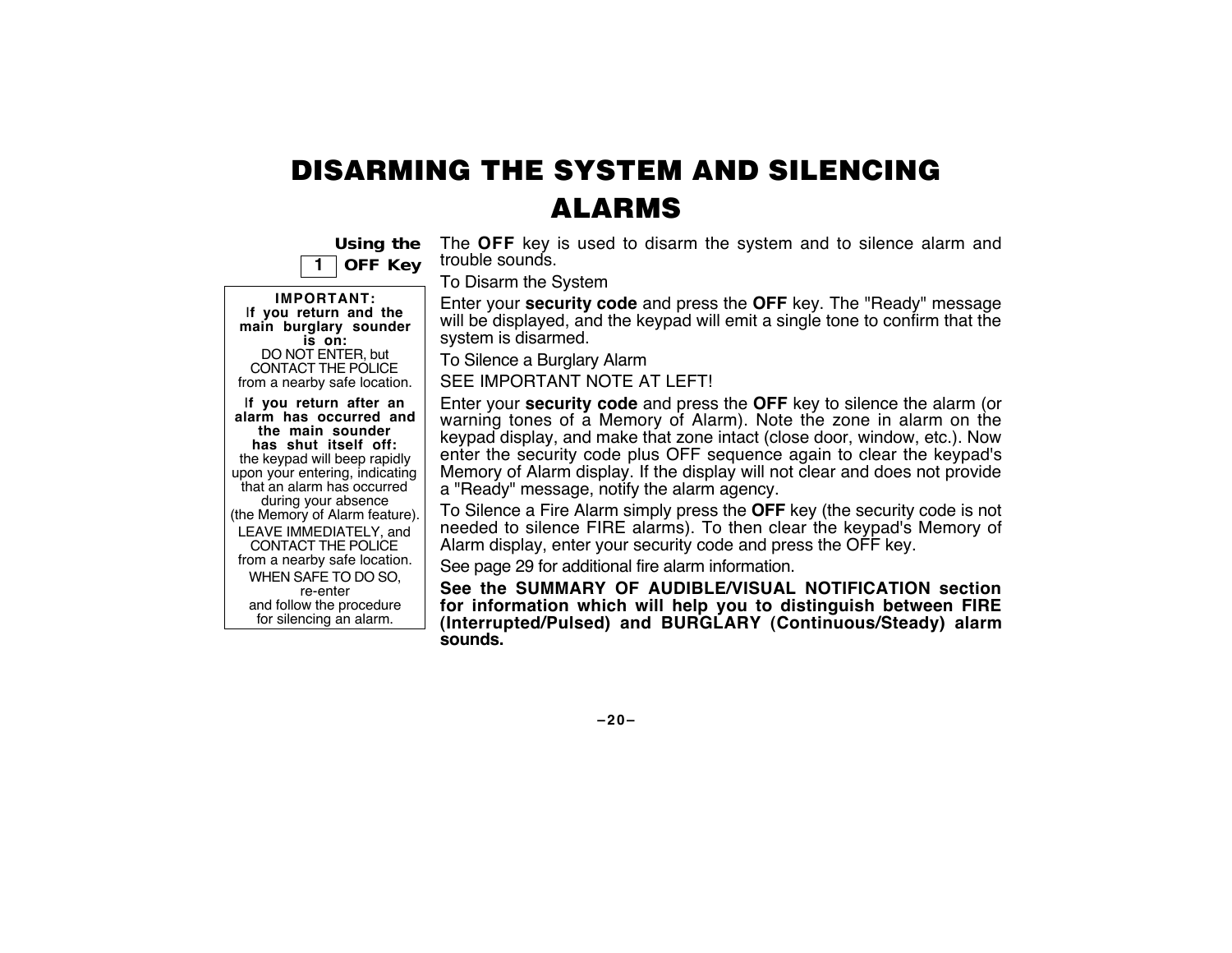# USING THE KEYSWITCH

**General** Your system may be equipped with a keyswitch for use when arming and disarming. A single red light on the keyswitch plate indicates the status of your system as follows:

> OFF = Disarmed, Not Ready for Arming SLOW FLASHING = Disarmed, Ready for Arming RAPID FLASHING = Armed STAY or AWAY

**Arming To arm in the AWAY mode,** turn key to right for 1/2 second. **To arm in the STAY mode,** hold key turned to right for more than one second.

The keypads will beep twice (AWAY mode) or 3 times (STAY mode) and the keyswitch light will flash rapidly.

**Disarming To disarm the system** turn the key to the right and release.

If an alarm has occurred during the armed period, the keyswitch's light will not flash on disarming (thus indicating memory of an alarm). Turning the keyswitch key to the right a second time after disarming can clear the alarm from memory, but it is advisable, instead, to refer to a keypad to diagnose and clear any problem, and to subsequently clear alarm memory. See the previous page for more about alarm memory.

**–21–**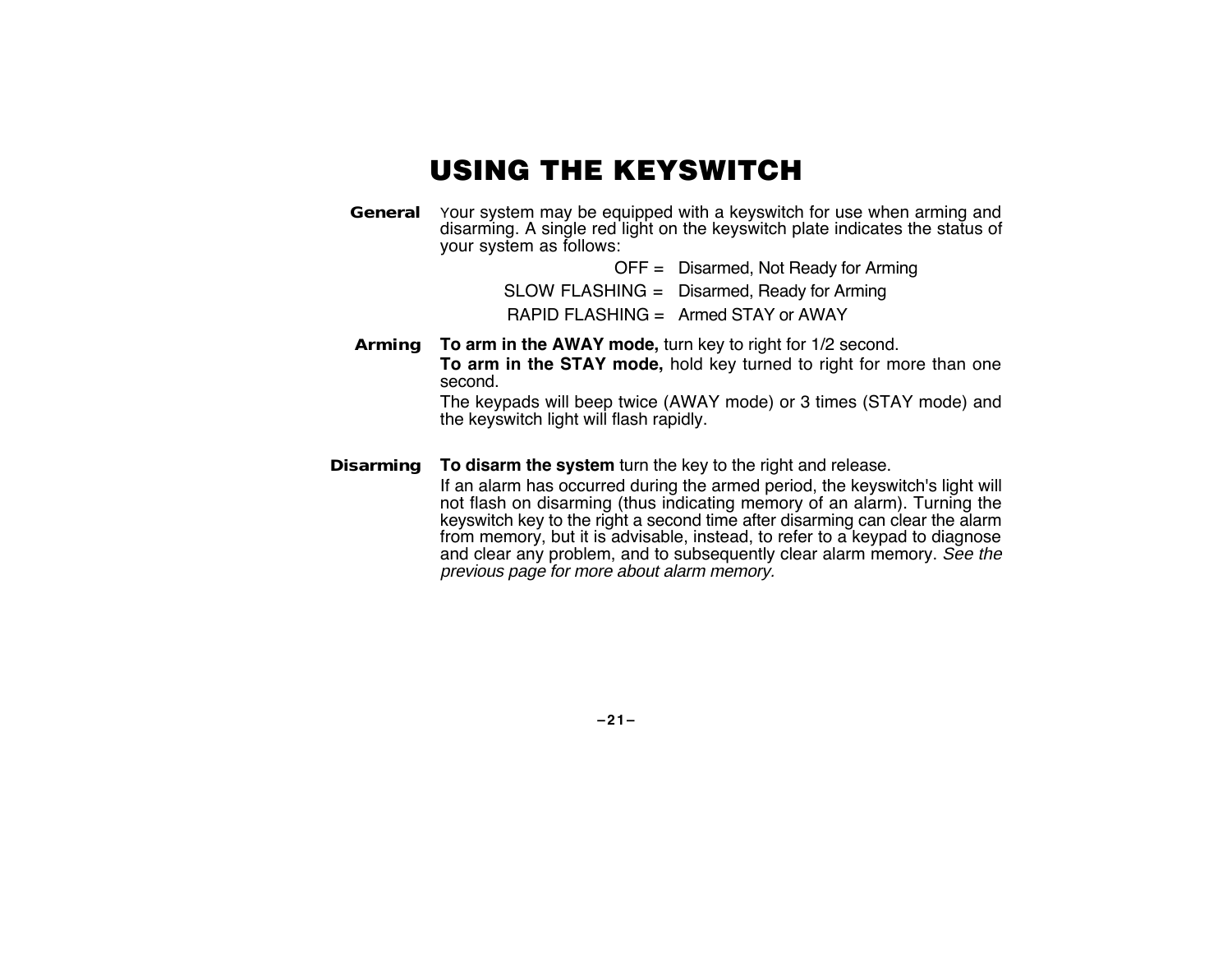### CHIME MODE



This feature can be used only while the burglary system is disarmed.

Your system can be set to alert you to the opening of a door or window while it is disarmed by using CHIME mode. When activated, three tones will sound at the keypad whenever a protected door or window is opened. Pressing the **READY** key will display the open points.

**To turn Chime Mode on,** enter the security code and press the **CHIME** key. The CHIME message will appear.

**To turn Chime Mode off,** enter the security code and press the **CHIME** key again. The CHIME message will disappear.

# PANIC KEYS

**Using Panic Keys (for manually activating silent and/or audible alarms)**

**TO INITIATE A PANIC FUNCTION AT ANY TIME OF DAY OR NIGHT:** Press an active lettered key for at least two seconds. or Press both keys of an active

pair at the same time.

Your system may have been programmed to use special keys or combinations of keys to manually activate emergency (panic) functions. The functions that might be programmed are: Silent Emergency, Audible Emergency, Personal Emergency, and Fire.

**A silent emergency** will send a silent alarm signal to the central station, but there will be no audible alarms or visual displays.

**An audible emergency** will sound a loud, steady alarm at your keypad(s) and at any external sounders that may be connected (ALARM plus a zone number would also be displayed).

**A personal emergency** alarm will send an emergency message to the central station (if connected) and will sound at keypad(s), but not at external bells or sirens.

**A fire alarm** will send a fire alarm message to the central station and will uniquely sound at keypad(s) and external bells and sirens (FIRE plus a zone number would also be displayed).

**–22–**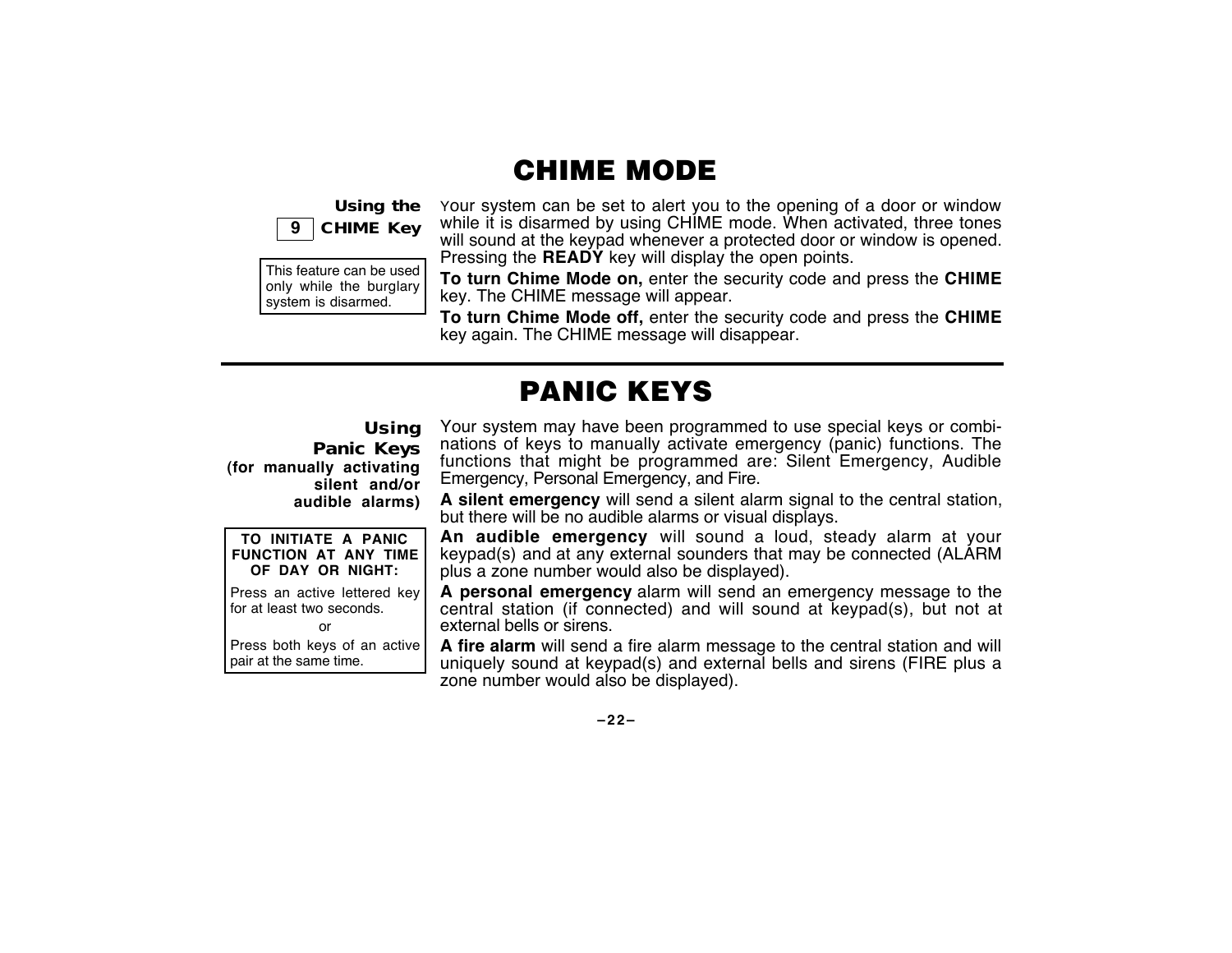## **(continued)** PANIC KEYS



**AND NOTE HERE OR THE KEY(S) & FUNCTION(S)**  $\begin{bmatrix} 1 \\ 8 \\ 4 \end{bmatrix}$  **<b>SILENT EMERGENCY (Fixed-Function)** 95

**PROGRAMMED**  $[\ast] \& [*]$   $[\ast]$   $[\bot]$   $[\bot]$   $[\bot]$   $[\bot]$   $[\bot]$   $[\bot]$   $[\bot]$   $[\bot]$   $[\bot]$   $[\bot]$   $[\bot]$   $[\bot]$   $[\bot]$   $[\bot]$   $[\bot]$   $[\bot]$   $[\bot]$   $[\bot]$   $[\bot]$   $[\bot]$   $[\bot]$   $[\bot]$   $[\bot]$   $[\bot]$   $[\bot]$   $[\bot]$   $[\bot]$   $[\bot]$   $[\bot]$   $[\bot]$   $[\bot]$   $[\bot]$ 

**FOR YOUR SYSTEM [3] & [#]** AUDIBLE EMERGENCY (Fixed-Function) 96

• KEYS [A], [B], AND [C] ARE NOT PRESENT ON ALL KEYPADS. • KEY [D], IF PRESENT ON YOUR KEYPAD, IS NOT ACTIVE HERE.

**–23–**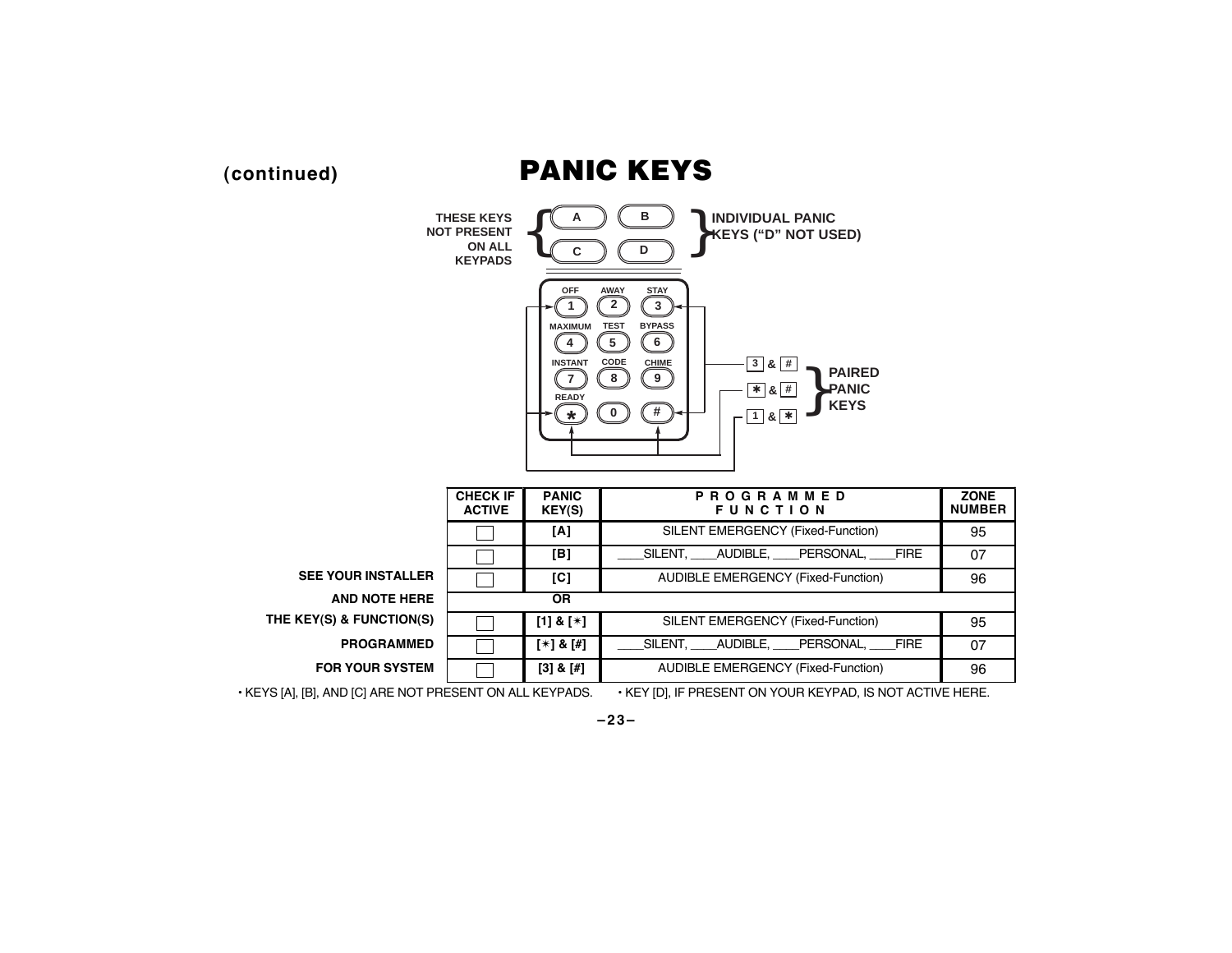# TESTING THE SYSTEM

### **TO BE CONDUCTED WEEKLY**

**Using the 5 TEST Key**

| NO ALARM REPORTS<br>WILL BE SENT TO THE<br>CENTRAL MONITORING<br>STATION while the<br>system is in Test mode. |  |
|---------------------------------------------------------------------------------------------------------------|--|
|                                                                                                               |  |
|                                                                                                               |  |
|                                                                                                               |  |
|                                                                                                               |  |

The **TEST** key puts your system into Test mode, which allows each protection point to be checked for proper operation.

- 1. Disarm the system and close all protected windows, doors, etc. The keypad's READY message should be displayed and the READY indicator (if present) should be lit.
- 2. Enter your security code and press the **TEST** key.
- 3. The keypad will sound a single beep every 40 seconds as a reminder that the system is in the test mode.

Each time a protection zone is faulted, the external siren or bell should sound for one second and then turn off, while the keypad sounds 3 beeps. If this does not happen, call for service immediately.

- 4. Open and close each protected door and window in turn and listen for the required sounds The identification of each faulted protection point should appear on the display.
- 5. Walk in front of any interior motion detectors (if used) and listen for the required sound as movement is detected. The identification of the detector should appear on the display when it is activated.
- **Note:** Wireless PIR (Passive Infrared) units will send signals out only if they have been inactive for 3 minutes.

**–24–**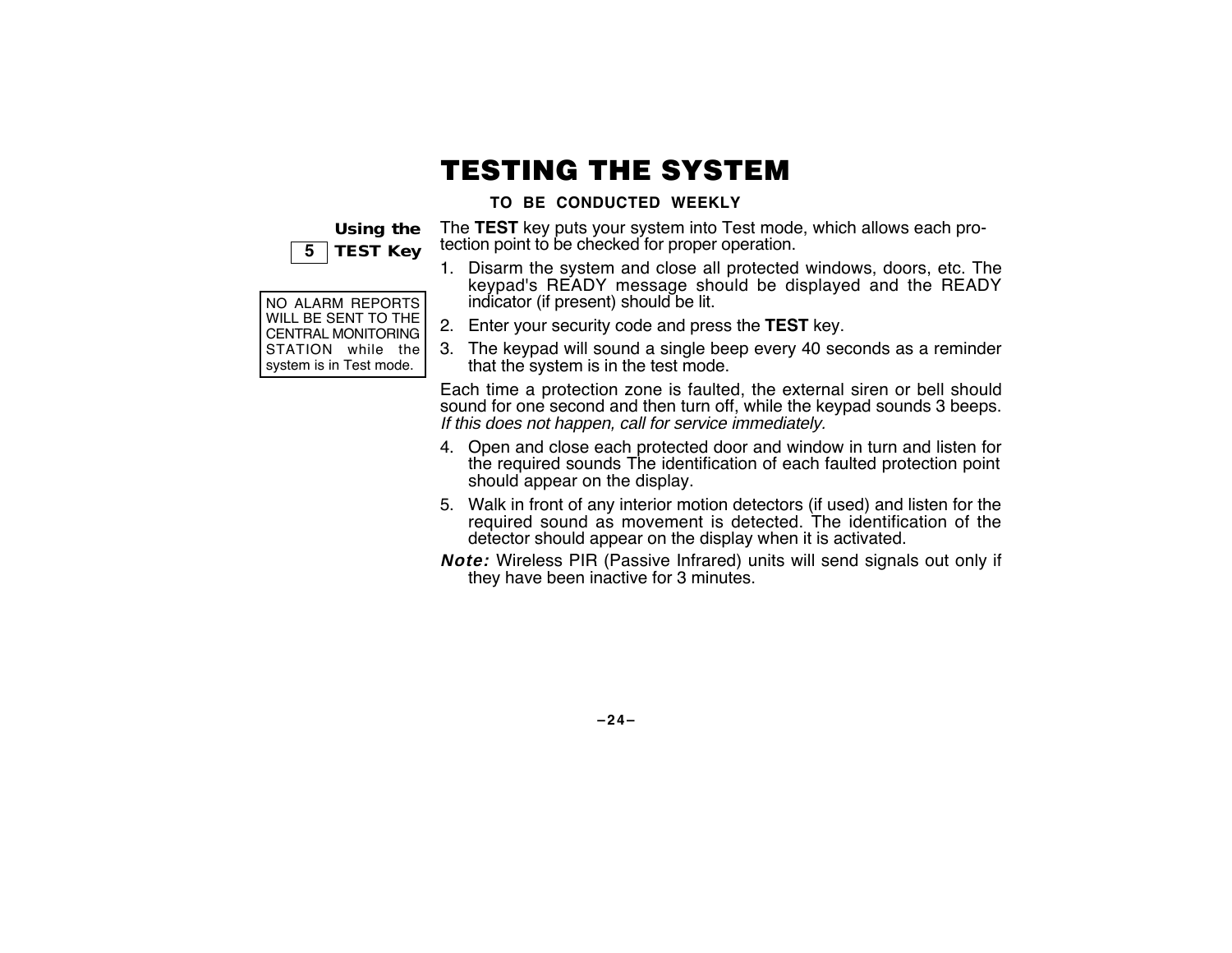# **(continued)** TESTING THE SYSTEM

- 6. Follow the manufacturer's instructions to test all smoke detectors, to ensure that all are functioning properly. The identification of each detector should appear on the display when each is activated.
- 7. After all protection points have been checked and restored, there should be no zone identification numbers displayed. **If a problem is experienced with any protection point (no confirming sounds, no display), CALL FOR SERVICE IMMEDIATELY.**
- 8. Turn off the Test mode by entering the security code and pressing the **OFF** key.

**–25–**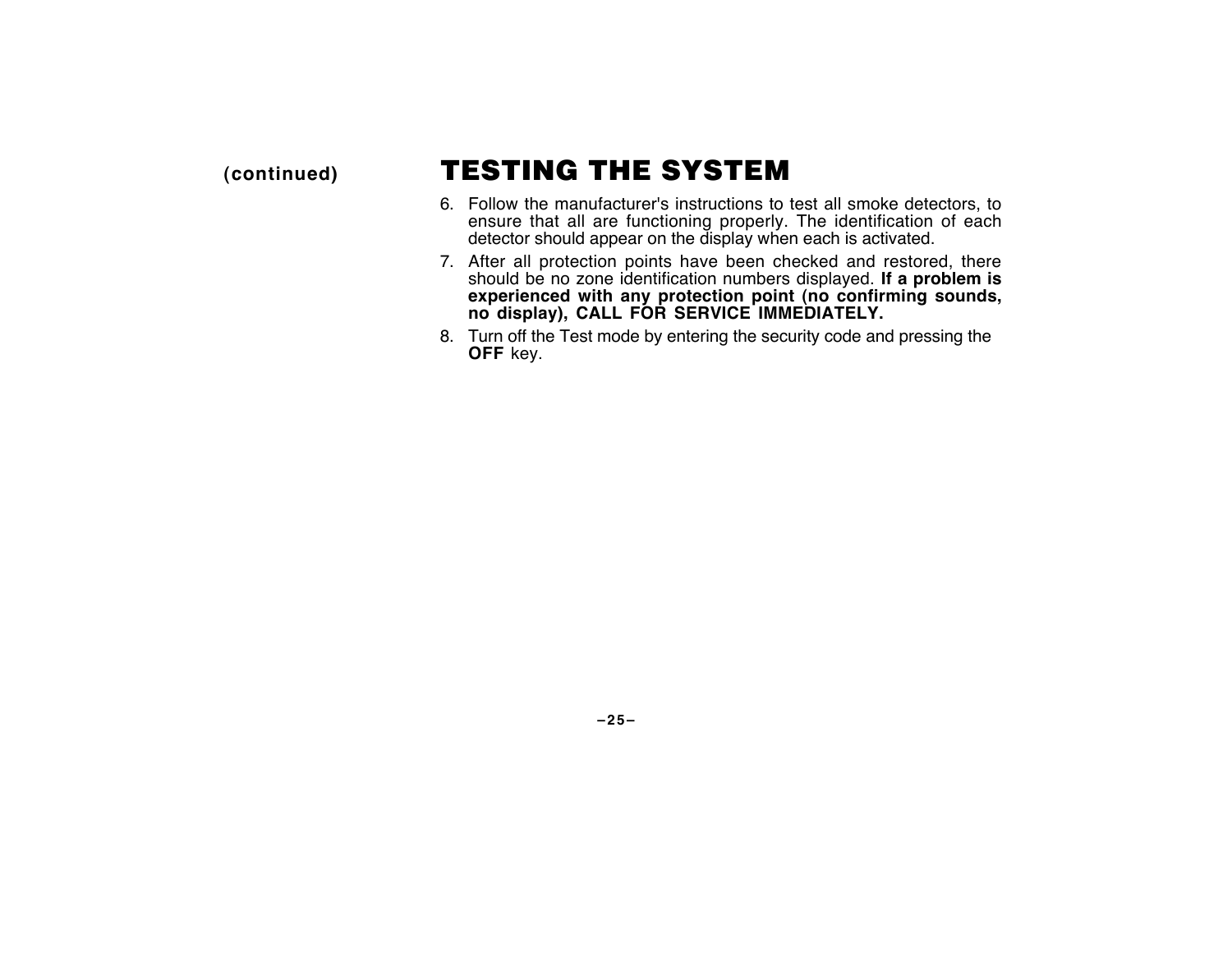# TROUBLE CONDITIONS

**"Check" and "Battery" Displays**

The word **CHECK** on the keypad's display, accompanied by a "beeping" at the keypad, indicates a trouble condition in the system.

**To silence the beeping for these conditions, press any key.**

1. **A display of "CHECK" and one or more zone numbers** indicates that a problem exists with the displayed zone(s) and requires your attention. **If the CHECK display relates to a fire zone, CALL FOR SERVICE IMMEDIATELY.**

Determine if the zone(s) displayed are intact and make them so if they are not. If the problem has been corrected, the display can be cleared if you enter the OFF sequence (user code plus OFF key) twice. **If the display persists, CALL FOR SERVICE IMMEDIATELY**.

† Not all systems use wireless sensors.

2. **If there are wireless sensors**† **in your system,** the **CHECK** condition may also be caused by some change in the environment that prevents the receiver from hearing a particular sensor. **CALL FOR SERVICE IMMEDIATELY if this occurs.**

**–26–**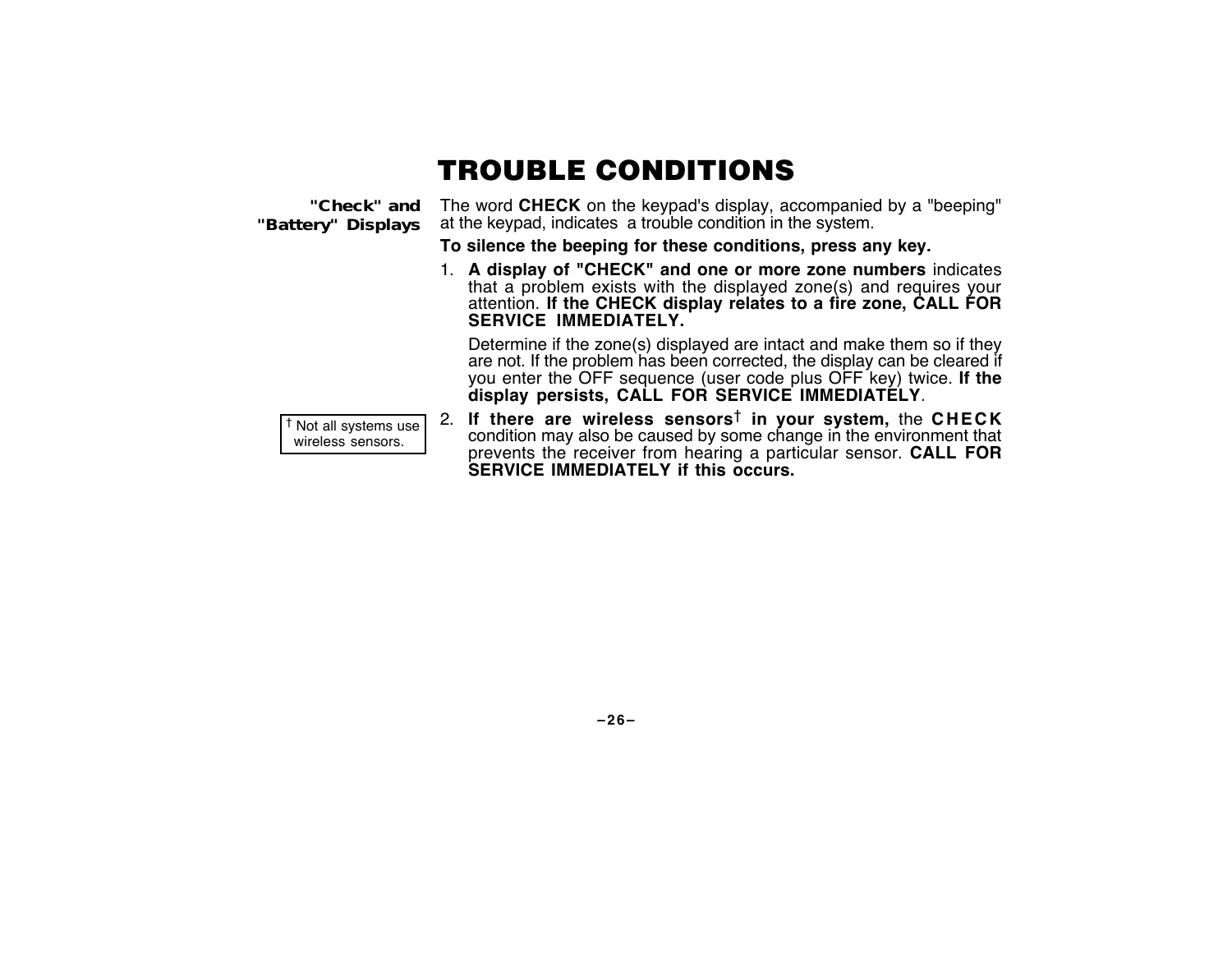## **(continued)** TROUBLE CONDITIONS

- 3. **A display of "BAT" with no zone number or beeping** indicates that the main standby battery in your control is weak. **If this condition persists for more than one day (with AC present), CALL FOR SERVICE.**
- 4. **A display of "BAT" with a zone number and a once per 40 seconds "beeping" at the keypad** indicates that a low battery condition exists in the wireless sensor displayed. **Either replace the battery yourself, or CALL FOR SERVICE.** If the battery is not replaced within 30 days, a **CHECK** display may occur.
- **Power Failure If there is no keypad display at all, and the POWER indicator (if present) is not lit,** operating power for the system has stopped and the system is inoperative. **CALL FOR SERVICE IMMEDIATELY.**

**If the message "AC LOSS" or "NO AC" is displayed, and the POWER indicator (if present) is off,** the keypad is operating on battery power only. If only some lights are out on the premises, check circuit breakers and fuses and reset or replace as necessary. **CALL FOR SERVICE IMMEDIATELY if AC power cannot be restored.**

**–27–**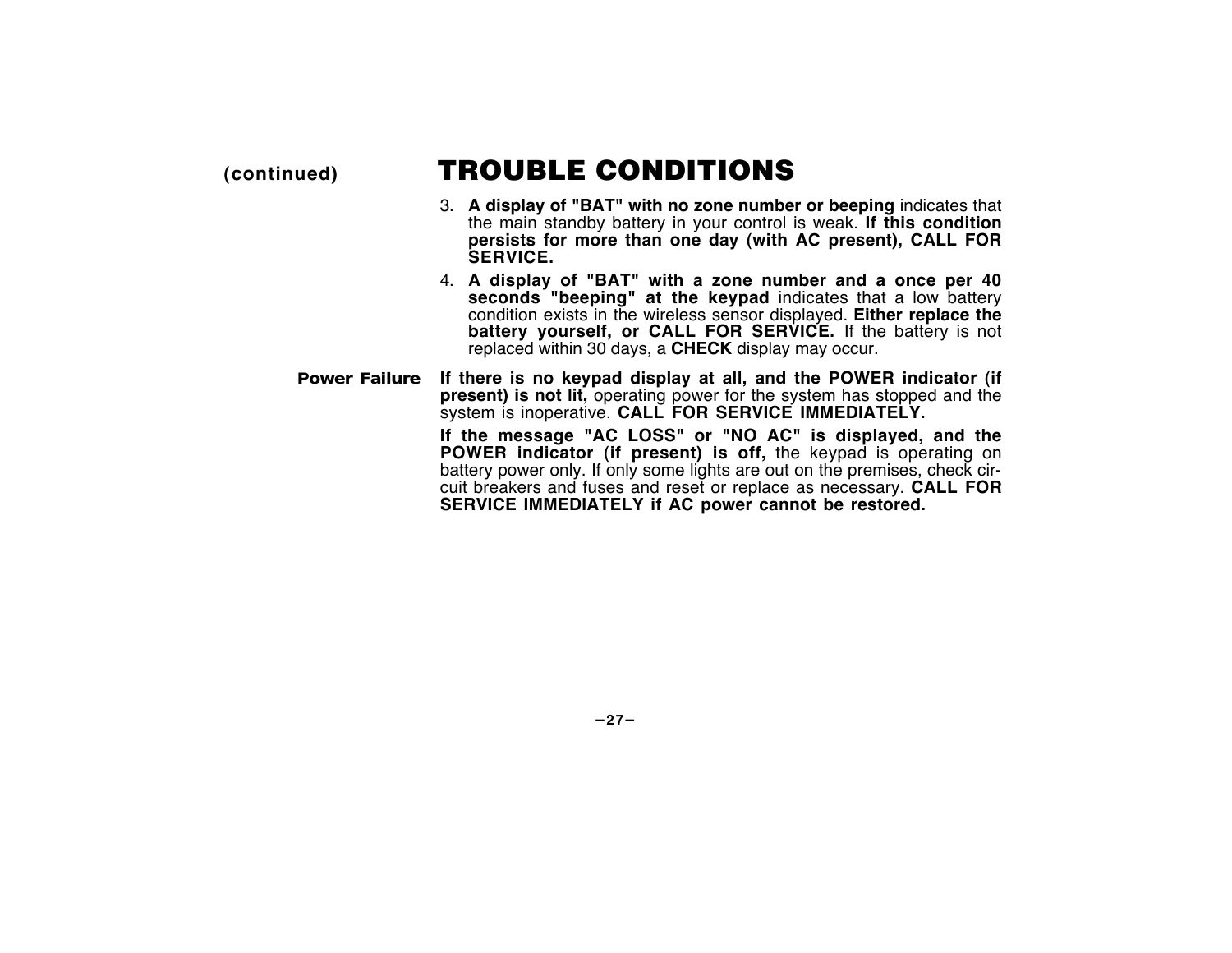### **(continued)** TROUBLE CONDITIONS

- **Other Displays dl**: If this remains displayed for more than 1 minute, your system is disabled. **CALL FOR SERVICE IMMEDIATELY.**
	- **CC**: The system is in communication with the central station for change of function or status verification. **If this message persists for more than 10 minutes, CALL YOUR SERVICE COMPANY.**
	- **FC**: A communication failure has occurred. **CALL FOR SERVICE IMMEDIATELY.**
	- **OC** The keypad is not receiving signals from the control panel and sees an open circuit. If this message persists for more than 10 minutes, **CALL YOUR SERVICE COMPANY.**

**FOR SERVICING INFORMATION, SEE PAGE 43**

**–28–**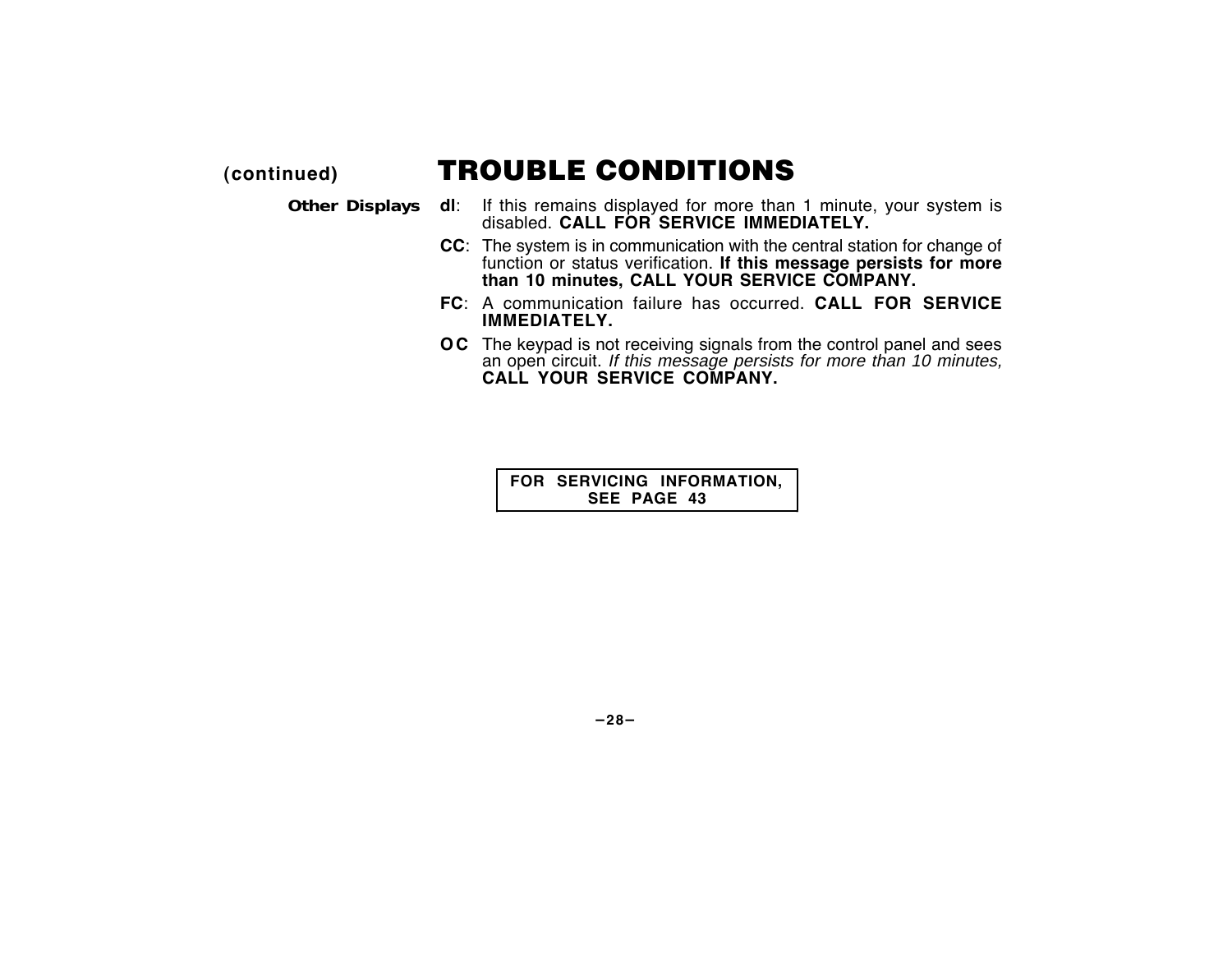### FIRE ALARM SYSTEM **IF INSTALLED**

- **General** Your fire alarm system (if installed) is on 24 hours a day, for continuous protection. In the event of an emergency, the strategically located smoke and heat detectors will automatically send signals to your system, triggering a loud, interrupted sound from the keypad. An interrupted sound will also be produced by optional exterior sounders. A FIRE message will appear at your keypad and remain on until you silence the alarm.
- **In Case Of Fire Alarm** 1. Should you become aware of a fire emergency before your detectors sense the problem, go to your nearest keypad and manually initiate an alarm by pressing the panic key pair assigned as FIRE emergency (if programmed by the installer) as indicated on page 23.
	- 2. Evacuate all occupants from the premises.
	- 3. If flames and/or smoke are present, leave the premises and notify your local Fire Department immediately.
	- 4. If no flames or smoke are apparent, investigate the cause of the alarm. The zone number(s) of the zone(s) in an alarm condition will be displayed at the keypad.

**TYPICAL FIRE EMERGENCY DISPLAY**



**–29–**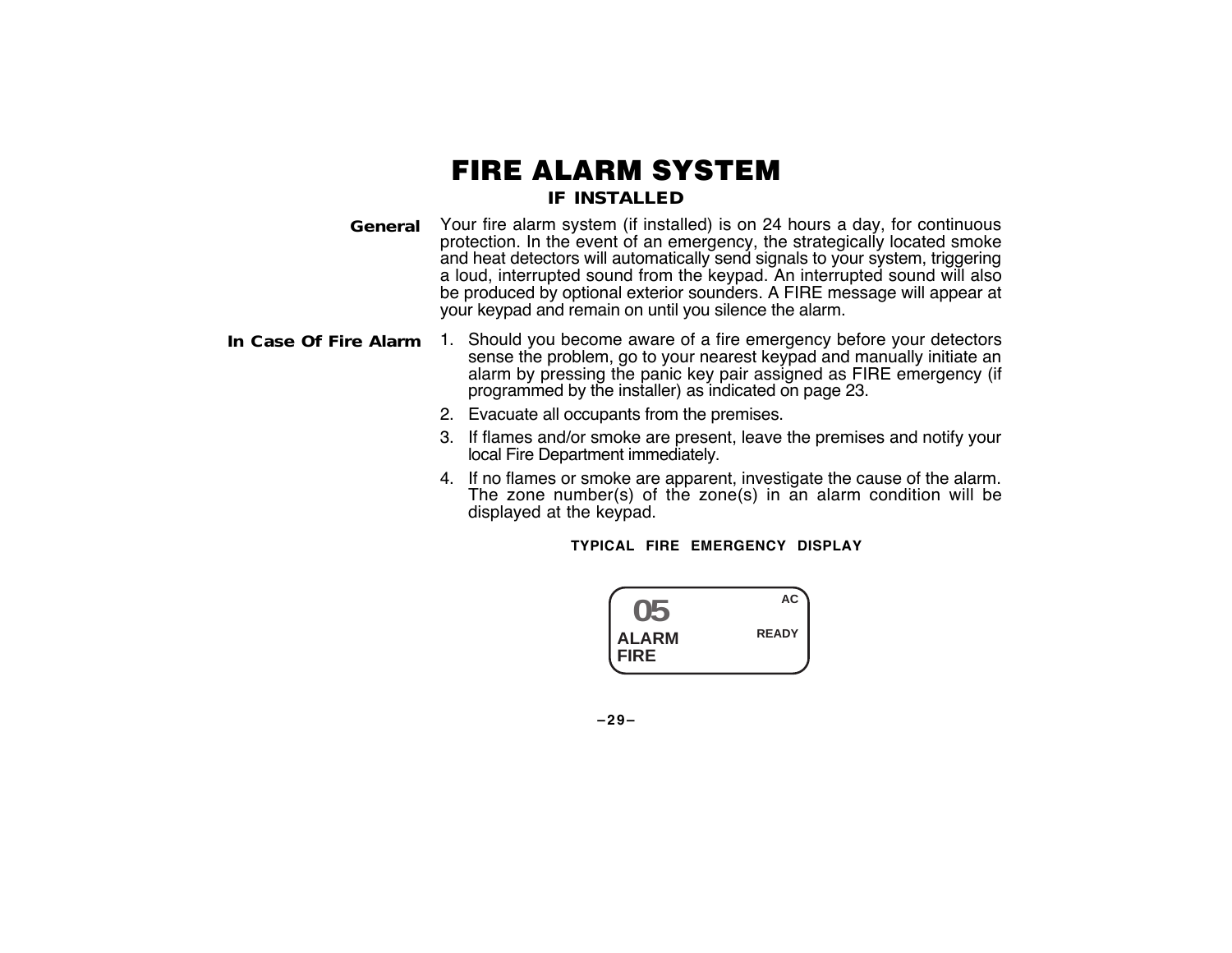### **(continued)** FIRE ALARM SYSTEM **IF INSTALLED**

- **Silencing Fire Alarms** 1. Silence the alarm by pressing the **OFF** key (security code not needed to silence fire alarms). To clear the display, enter your code and press the **OFF** key again (Memory of Alarm).
	- 2. If the keypad does not indicate a READY condition after the second OFF sequence, press the **READY** key to display the zone(s) that are faulted. Be sure to check that smoke detectors are not responding to smoke or heat producing objects in their vicinity. Should this be the case, eliminate the source of heat or smoke.
	- 3. If this does not remedy the problem, there may still be smoke in the detector. Clear it by fanning the detector for about 30 seconds.
	- 4. When the problem has been corrected, clear the display by entering your code and pressing the **OFF** key.

**–30–**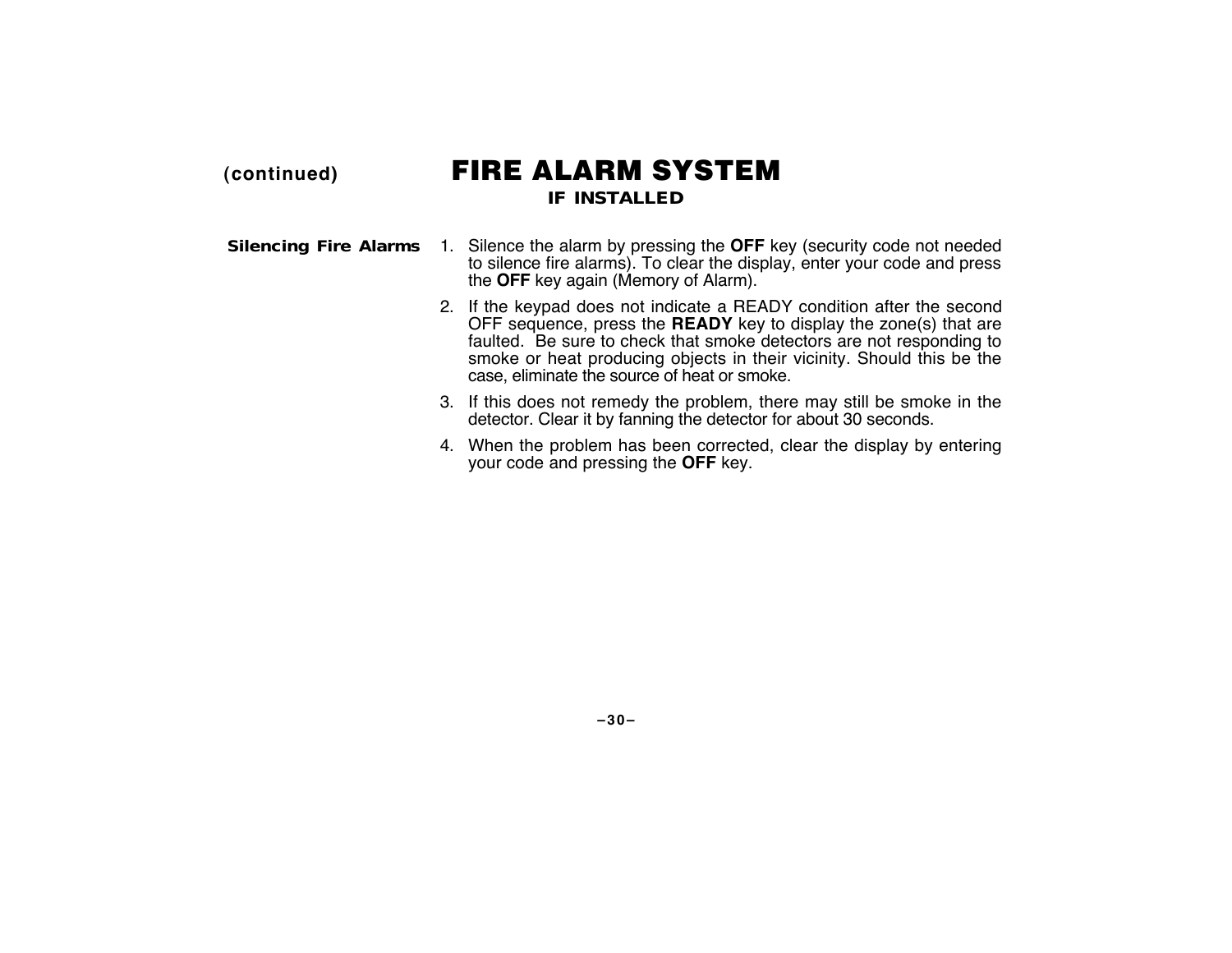### **NATIONAL FIRE PROTECTION ASSOCIATION RECOMMENDATIONS ON SMOKE DETECTORS**

#### **General**

With regard to the number and placement of smoke/heat detectors, we subscribe to the recommendations contained in the National Fire Protection Association's Standard #74 noted below.



Early warning fire detection is best achieved by the installation of fire detection equipment in all rooms and areas of the premises as follows: A smoke detector installed outside of each separate sleeping area, in the immediate vicinity of the bedrooms and on each additional story of the family living unit, including basements and excluding crawl spaces and unfinished attics.

In addition, it is recommended that the owner consider the use of heat or smoke detectors in the living room, dining room, bedroom(s), kitchen, hallway(s), attic, furnace room, utility and storage rooms, basements and attached garages.

**–31–**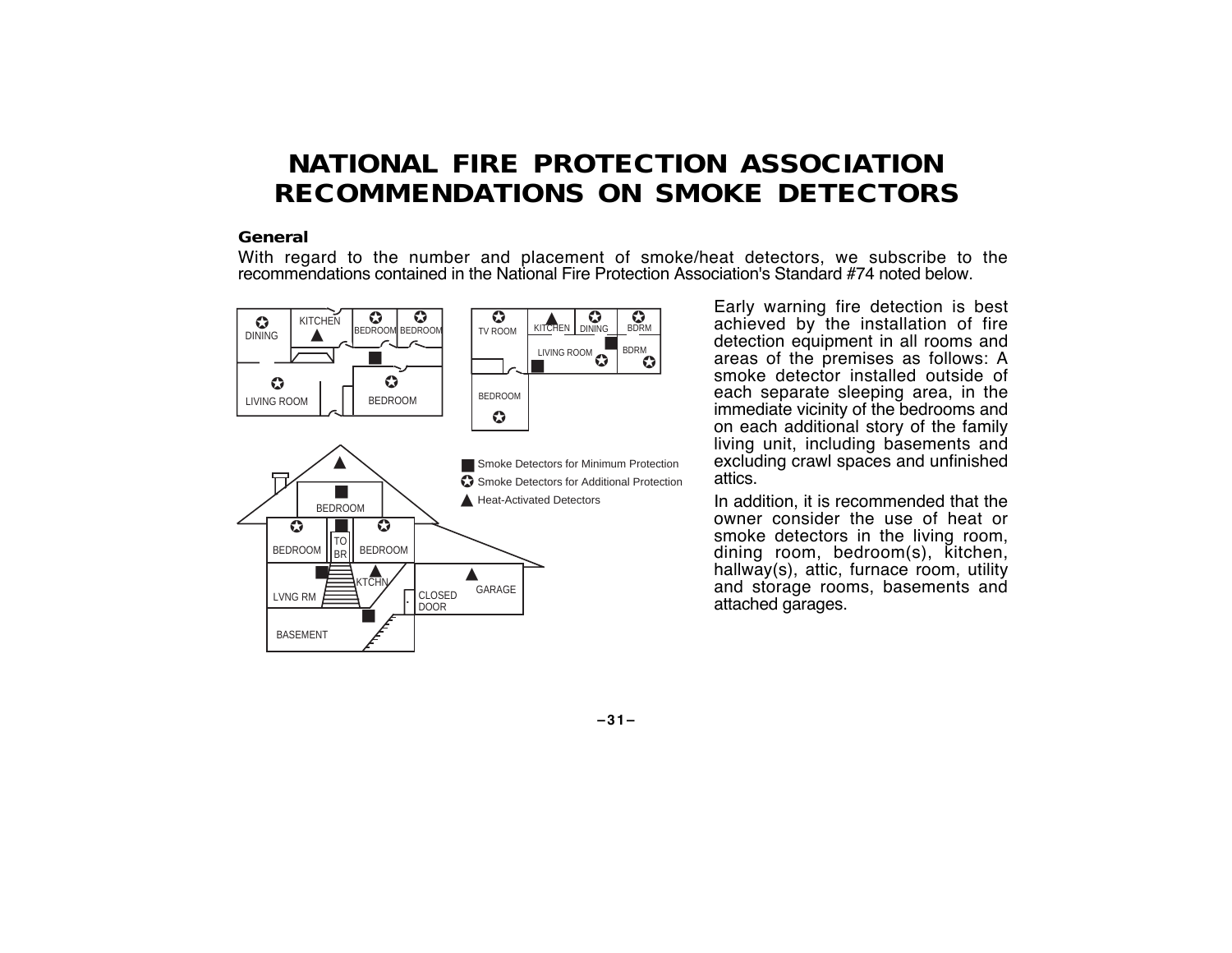# EMERGENCY EVACUATION

**Steps to Safety**



Establish and regularly practice a plan of escape in the event of fire. The following steps are recommended by the National Fire Protection Association:

- 1. Plan on your detector or your interior and/or exterior sounders warning all occupants.
- 2. Determine two means of escape from each room. One path of escape should lead to the door that permits normal exit from the building. The other may be a window, should your path be unpassable. Station an escape ladder at such windows if there is a long drop to the ground.
- 3. Sketch a floor plan of the building. Show windows, doors, stairs and rooftops that can be used to escape. Indicate escape routes for each room. Keep these routes free from obstruction and post copies of the escape routes in every room.
- 4. Assure that all bedroom doors are shut while you are asleep. This will prevent deadly smoke from entering while you escape.
- 5. Try the door. If the door is hot, check your alternate escape route. If the door is cool, open it cautiously. Be prepared to slam the door if smoke or heat rushes in.
- 6. In smoky areas, crawl close to floor, hold your breath, and/or cover mouth and nose with a wet cloth.
- 7. Escape quickly; don't panic.
- 8. Establish a common meeting place outdoors, away from your premises, where everyone can meet and then take steps to contact the authorities and account for those missing. Choose someone to assure that nobody returns to the premises — many die going back.

**–32–**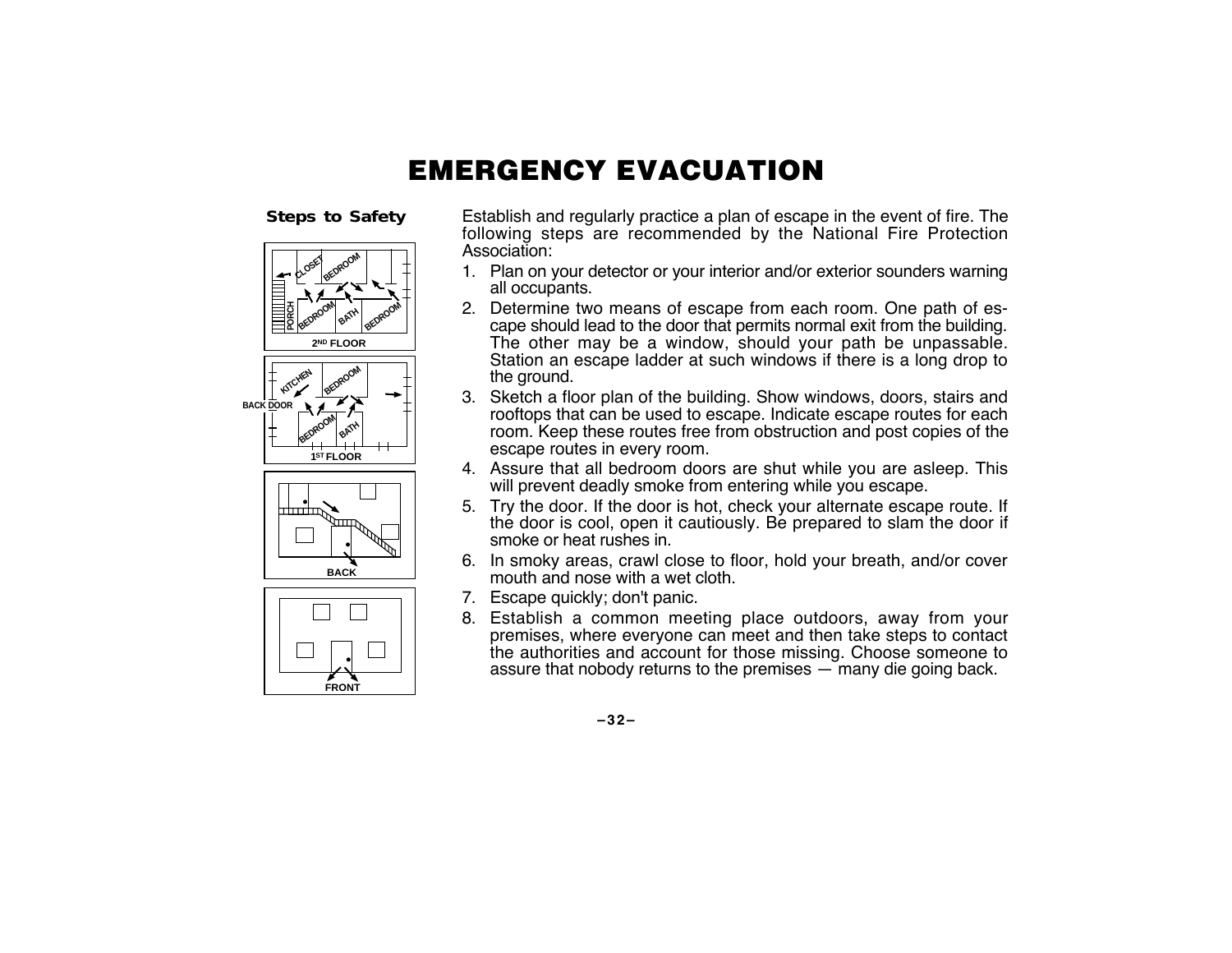# QUICK GUIDE TO ALARM SYSTEM FUNCTIONS

| <b>FUNCTION</b>                                           | <b>PROCEDURE</b>                                                                                                                                                                  | <b>COMMENTS</b>                                                                                                                        |
|-----------------------------------------------------------|-----------------------------------------------------------------------------------------------------------------------------------------------------------------------------------|----------------------------------------------------------------------------------------------------------------------------------------|
| <b>Check Zones</b>                                        | Press READY key.                                                                                                                                                                  | To view faulted zones when system not ready.                                                                                           |
| <b>Arm System</b>                                         | Enter code. Press arming key desired:                                                                                                                                             | Arms system in mode selected.                                                                                                          |
|                                                           | (AWAY, STAY, INSTANT, MAXIMUM)                                                                                                                                                    |                                                                                                                                        |
| <b>Quick Arm</b><br>(if programmed)                       | Press #. Press arming key desired:<br>(AWAY, STAY, INSTANT, MAXIMUM)                                                                                                              | Arms system in mode selected, quickly and without use of code.                                                                         |
| <b>Bypass Zone(s)</b>                                     | Enter code. Press BYPASS key.<br>Enter zone number(s) to be bypassed<br>(use 2-digit entries).                                                                                    | Bypassed zones are unprotected and will not cause an alarm if violated.                                                                |
| <b>Quick Bypass</b><br>(if programmed)                    | Enter code. Press BYPASS kev.                                                                                                                                                     | Bypasses all faulted zones automatically.                                                                                              |
| <b>Silence Sounders</b><br>Burglary:<br>Fire:<br>"Check": | Enter code. Press OFF key.<br>Press OFF key.<br>Press any key.                                                                                                                    | Also disarms system. Memory of alarm remains until cleared.<br>Memory of Alarm remains until cleared.<br>Determine cause. See Page 26. |
| <b>Disarm System</b>                                      | Enter code. Press OFF key.                                                                                                                                                        | Also silences sounders. Memory of alarm remains until cleared.                                                                         |
| <b>Clear Alarm</b><br><b>Memory</b>                       | After disarming, enter code again.<br>Press OFF key again.                                                                                                                        | Keypad will beep rapidly upon entry if alarm has occurred.<br>Alarm display will remain upon disarming until cleared.                  |
| <b>Duress</b>                                             | Enter user code 8 to arm or disarm "normally."                                                                                                                                    | Performs desired action and sends silent alarm to central station.                                                                     |
| (if connected to<br>central station)                      |                                                                                                                                                                                   |                                                                                                                                        |
| <b>Panic Alarms</b><br>(as programmed)                    | Press key [A], [B], or [C] for at least 2 sec., or<br>(if no A, B, or C on your keypad)<br>press keys $[1]$ &[ $*$ ], or $[*]$ &[ $#$ ], or $[3]$ &[ $#$ ],<br>both at same time. | See Page 23 for functions programmed for your system.                                                                                  |
| <b>Chime Mode</b>                                         | To turn ON or OFF: Enter code, Press CHIME<br>kev.                                                                                                                                | Keypad will sound if doors or windows are violated while system is<br>disarmed and chime mode is ON.                                   |
| <b>Test Mode</b>                                          | To turn ON: Enter code. Press TEST key.<br>To turn OFF. Enter code. Press OFF key.                                                                                                | Tests alarm sounder and allows sensors to be tested.                                                                                   |

**–33–**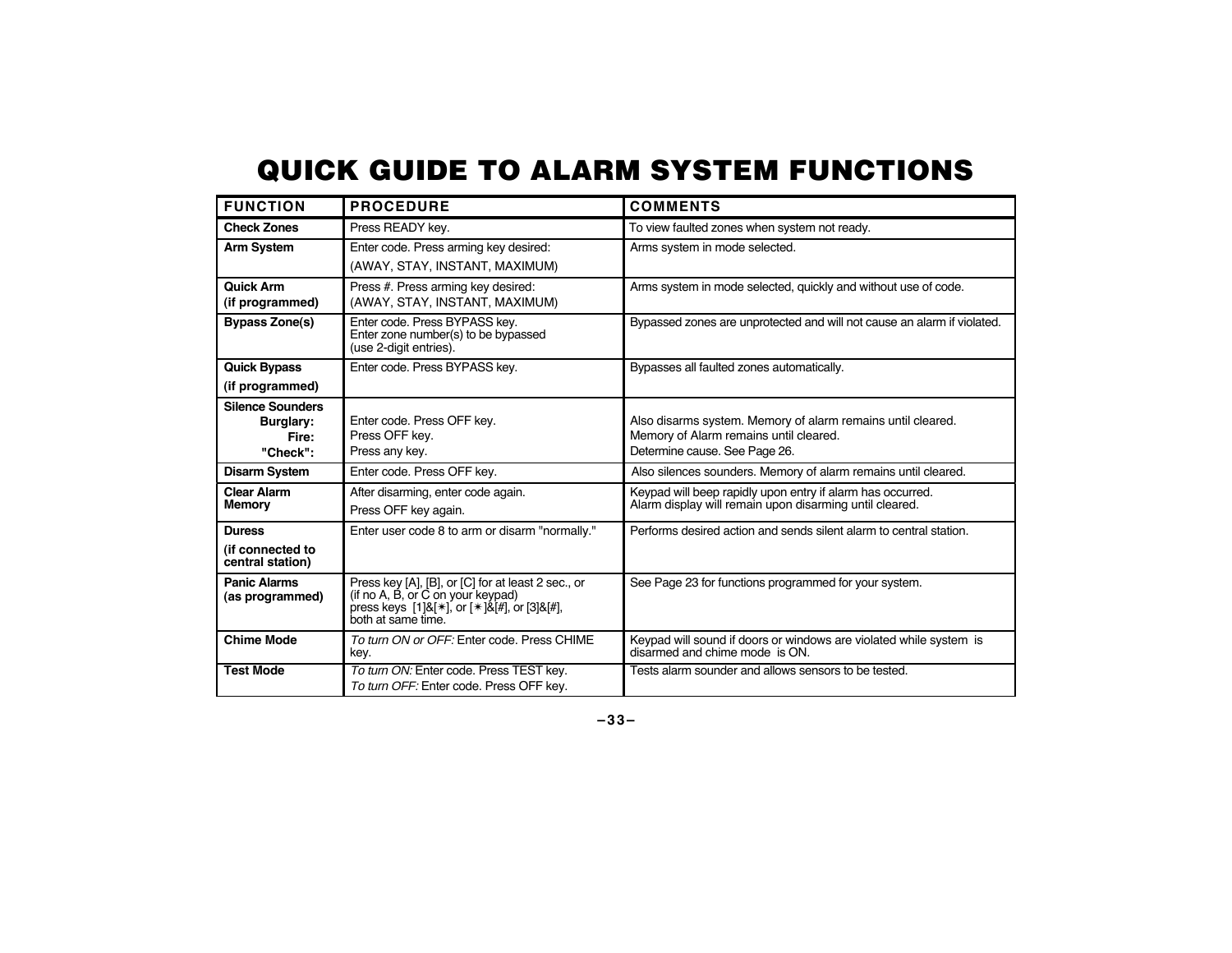# **SUMMARY OF AUDIBLE/VISUAL NOTIFICATIONS**

| <b>SOUND</b>                                             | <b>CAUSE</b>                                                                                                                    | <b>DISPLAY</b>                                                                                                                                                                                                                                                                                                             |
|----------------------------------------------------------|---------------------------------------------------------------------------------------------------------------------------------|----------------------------------------------------------------------------------------------------------------------------------------------------------------------------------------------------------------------------------------------------------------------------------------------------------------------------|
| LOUD, INTERRUPTEDT<br>Keypad & External                  | <b>FIRE ALARM</b>                                                                                                               | FIRE and ALARM are displayed; protection zone in alarm is displayed.                                                                                                                                                                                                                                                       |
| LOUD, CONTINUOUST<br>Keypad & External                   | BURGLARY/AUDIBLE<br><b>EMERGENCY ALARM</b>                                                                                      | <b>ALARM</b> is displayed; protection zone in alarm is also displayed.                                                                                                                                                                                                                                                     |
| ONE SHORT BEEP<br>(not repeated)<br>Keypad only          | a. SYSTEM DISARM<br><b>b. SYSTEM ARMING ATTEMPT</b><br>WITH AN OPEN ZONE<br>c. BYPASS VERIFY                                    | a. Only READY is displayed. Green READY indicator (if present) is lit.<br>b. NOT READY is displayed, open protection zone number is displayed.<br>Green READY indicator (if present) is not lit.<br>c. The bypassed protection zone numbers are displayed. (One beep for each number<br>displayed.) BYPASS also displayed. |
| ONE SHORT BEEP<br>(once every 40 seconds)<br>Keypad only | SYSTEM IS IN TEST MODE                                                                                                          | Opened Zone identifications will appear.                                                                                                                                                                                                                                                                                   |
| ONE BEEP every 40 sec.<br>Keypad only                    | a. LOW BATTERY AT XMTR<br>b. TROUBLE                                                                                            | a. <b>BAT</b> displayed with ID number of transmitter.<br>b. CHECK displayed. Troubled protection zone is displayed.                                                                                                                                                                                                       |
| <b>TWO SHORT BEEPS</b><br>Keypad only                    | ARM AWAY OR MAXIMUM                                                                                                             | <b>AWAY</b> and (if MAXIMUM) <b>INSTANT</b> are displayed.                                                                                                                                                                                                                                                                 |
| THREE SHORT BEEPS<br>Keypad only                         | a. ARM STAY OR INSTANT<br>b. ZONE OPENED WHILE SYS-<br>TEM IS IN CHIME MODE<br>c. ZONE OPENED WHILE SYS-<br>TEM IS IN TEST MODE | a. STAY and (if INSTANT) INSTANT are displayed. Red ARMED indicator is lit.<br>b. CHIME displayed. Pressing */ READY key will display opened zone.<br>c. Open protection zone number is displayed.                                                                                                                         |
| <b>RAPID BEEPING</b><br>Keypad only                      | <b>MEMORY OF ALARM</b>                                                                                                          | <b>FIRE</b> and/or <b>ALARM</b> is displayed; zone in alarm is displayed.                                                                                                                                                                                                                                                  |
| <b>SLOW BEEPING</b><br>Keypad only                       | ENTRY DELAY WARNING                                                                                                             | None during delay; Exceeding the delay time without disarming causes alarm.                                                                                                                                                                                                                                                |

†If bell is used as external sounder, fire alarm is pulsed ring; burglary/audible emergency is steady ring.

**Notes:** • **BAT** displayed (with no beeping or zone number) indicates system main battery is weak (see page 27).

• Also see Power Failure, and Other Displays under TROUBLE CONDITIONS on page 27.

**–34–**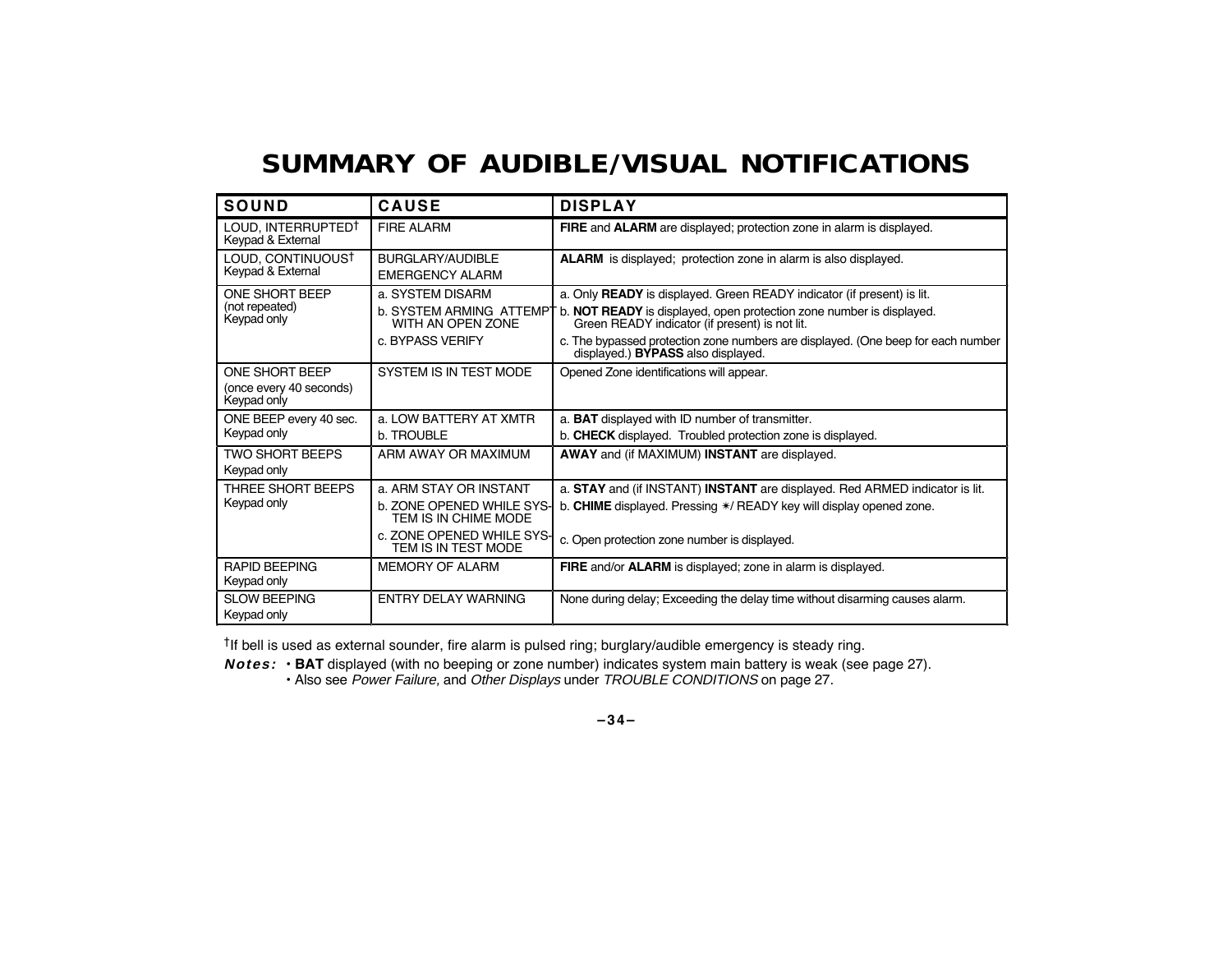# PROTECTION ZONES LIST

One or more sensing devices will have been assigned by the installer of your alarm system to each of the various protection zones in your system *(although not every zone number can be used).* For example, the sensing device on your Entry/Exit door may have been assigned to zone 06, sensing devices on windows in the master bedroom to zone 10, and so on.

Zone numbers 07, 95 and 96 represent keypad "Panic" alarm functions assigned by the installer (see Page 23). Zone numbers 08 and 09 are reserved for Duress and Tamper signal reporting to the central station.

This chart may be used to record the specific zone number assignments for your system. Your installer will assist you in recording this information.

| Zone<br><b>Description</b>      | Zone<br><b>Description</b> | Zone<br><b>Description</b> | Zone Description                       |
|---------------------------------|----------------------------|----------------------------|----------------------------------------|
| 01                              | 17                         | $\overline{34}$            | 51                                     |
| 02                              | 18                         | 35                         | 52                                     |
| 03                              | 19                         | 36                         | 53                                     |
| 04                              | 20                         | 37                         | 54                                     |
| 05                              | 21                         | 38                         | 55                                     |
| 06                              | 22                         | 39                         | 56                                     |
| Key B (or: $*$ & #) Panic<br>07 | 23                         | 40                         | 57                                     |
|                                 | 24                         | 41                         | 58                                     |
| 08<br>-Duress-                  | 25                         | 42                         | 59                                     |
| 09<br>$-Tamper-$                | 26                         | 43                         | 60                                     |
| 10                              | 27                         | 44                         | 61                                     |
| 11                              | 28                         | 45                         | 62                                     |
| 12                              | 29                         | 46                         | 63                                     |
| 13                              | 30                         | 47                         | Key A (or $1 & 8 \times$ ) Panic<br>95 |
| 14                              | 31                         | 48                         |                                        |
| 15                              | 32                         | 49                         | Key C (or 3 & #) Panic<br>96           |
| 16                              | 33                         | 50                         |                                        |

**PROTECTION ZONE DESCRIPTIONS**

**–35–**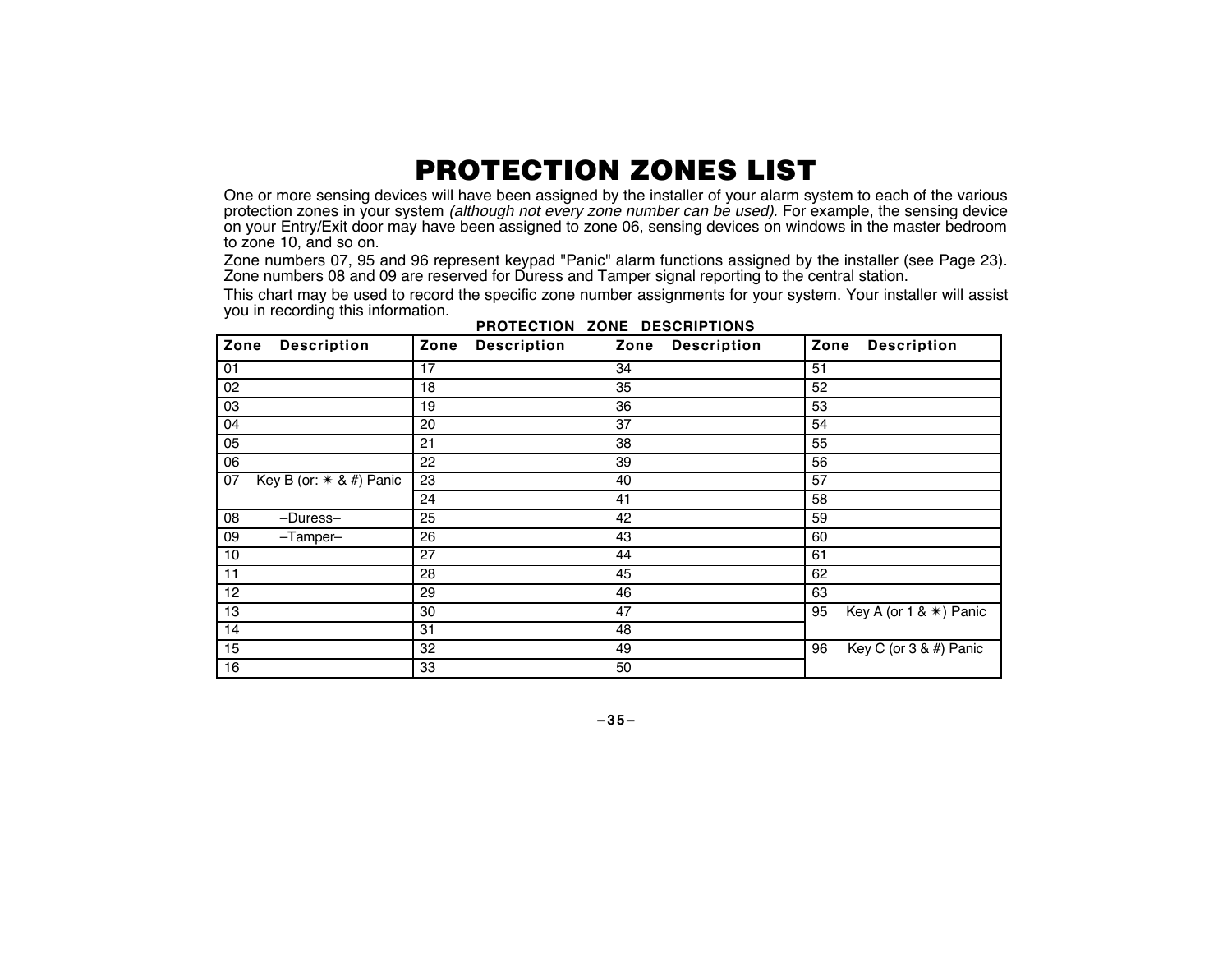# **– NOTES –**

**–36–**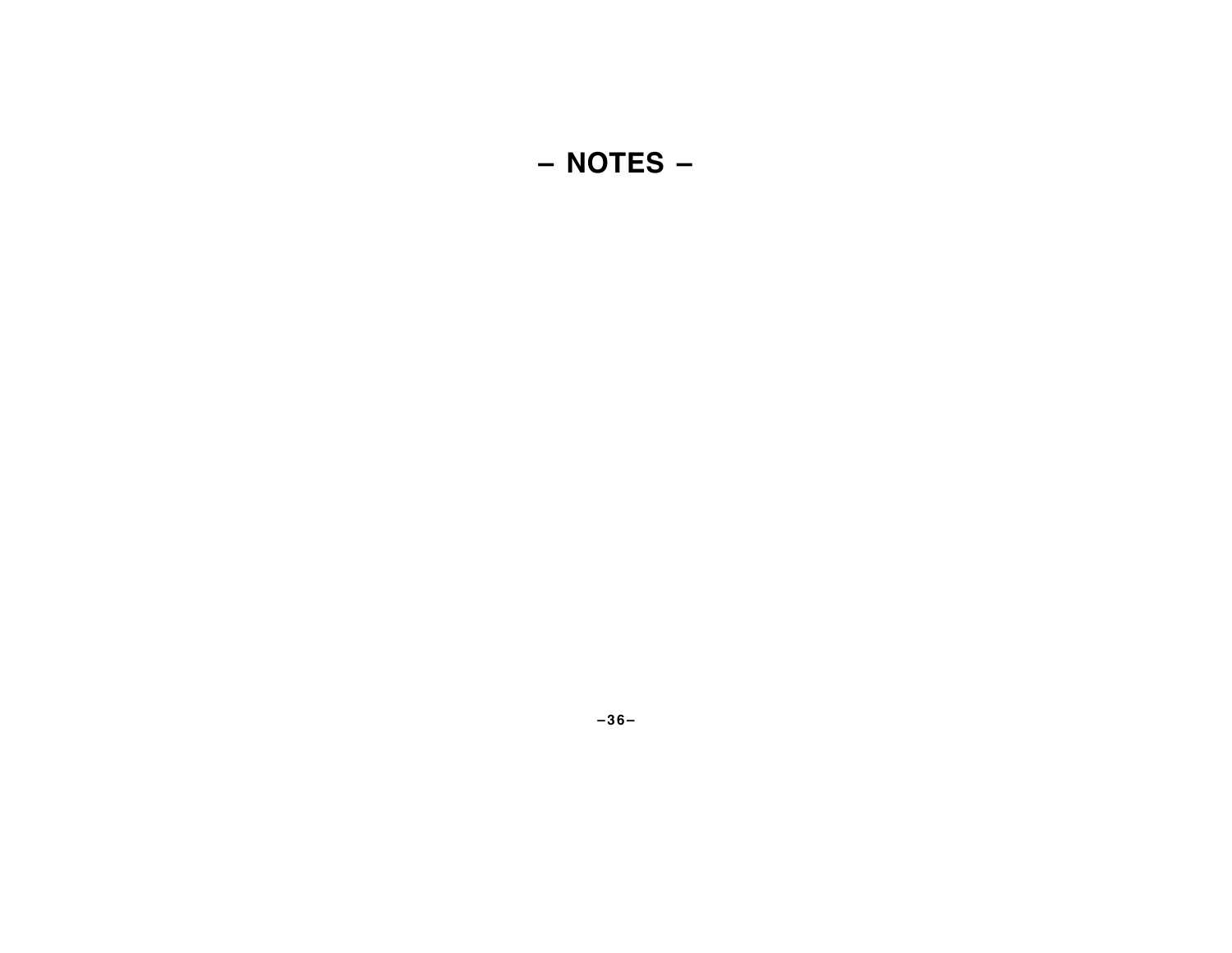| <b>OWNER'S INSURANCE PREMIUM</b><br><b>CREDIT REQUEST</b>                                                        |  |  |  |  |  |  |  |
|------------------------------------------------------------------------------------------------------------------|--|--|--|--|--|--|--|
| This form should be completed and forwarded to your homeowner's insurance carrier for possible premium credit.   |  |  |  |  |  |  |  |
| A GENERAL INFORMATION:                                                                                           |  |  |  |  |  |  |  |
|                                                                                                                  |  |  |  |  |  |  |  |
| First Alert System: FA120C                                                                                       |  |  |  |  |  |  |  |
| Type of Alarm:   Burglary<br>Fire<br><b>Both</b>                                                                 |  |  |  |  |  |  |  |
|                                                                                                                  |  |  |  |  |  |  |  |
| address<br>address                                                                                               |  |  |  |  |  |  |  |
| B. NOTIFIES (Insert B for Burglary, F for Fire, where appropriate):                                              |  |  |  |  |  |  |  |
|                                                                                                                  |  |  |  |  |  |  |  |
| Name and Address: Name and Address and Address and Address and Address and Address and Address and Address and A |  |  |  |  |  |  |  |
| C. POWERED BY: A.C. With Rechargeable Power Supply                                                               |  |  |  |  |  |  |  |
| Quarterly,     Monthly,<br>D. TESTING:<br>Weekly,                                                                |  |  |  |  |  |  |  |
| continued on other side                                                                                          |  |  |  |  |  |  |  |

**–37–**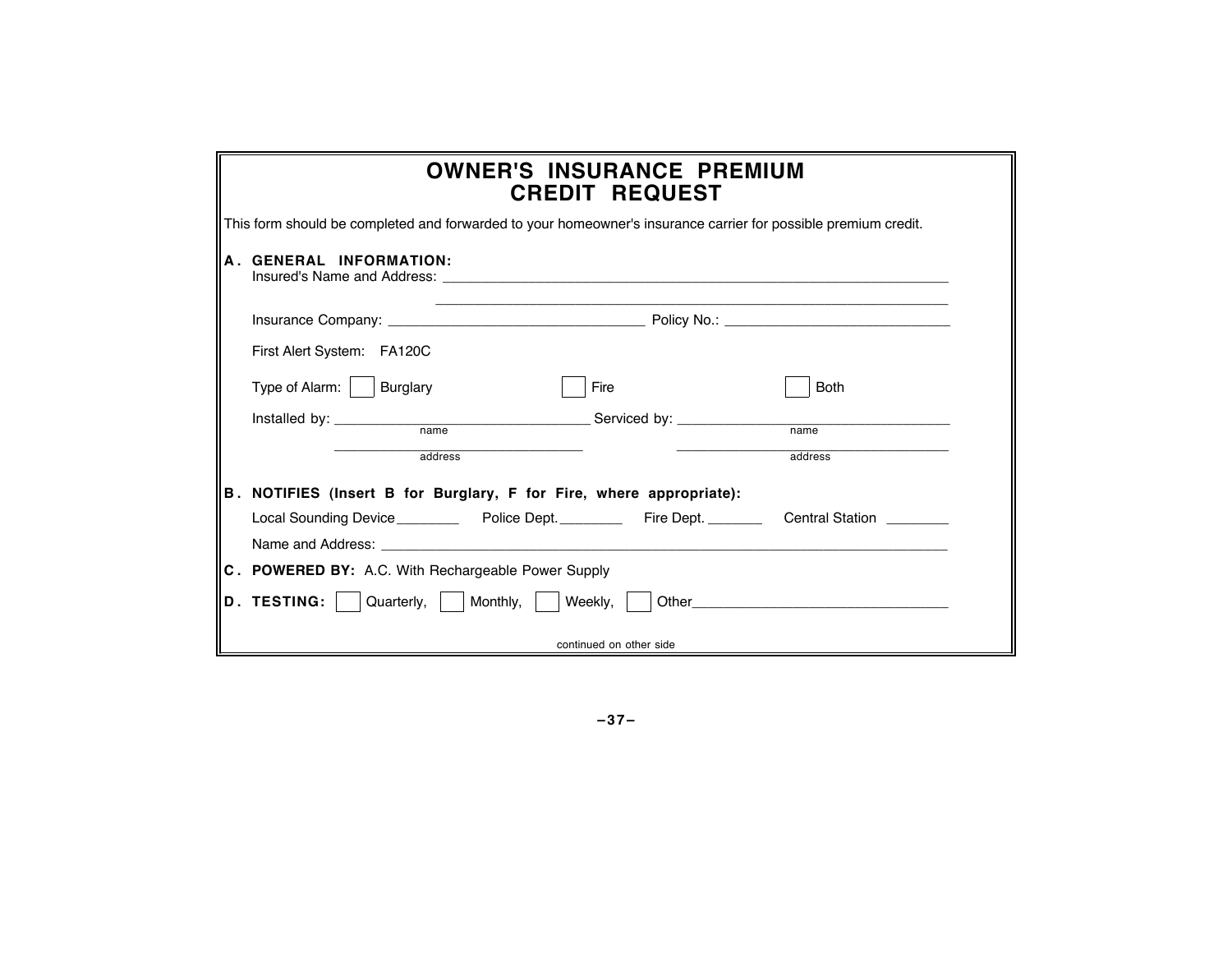|             | <b>OWNER'S INSURANCE PREMIUM</b><br><b>CREDIT REQUEST (cont.)</b>                                                                                                                                                                                                                                                              |             |             |                                                                                                                                                                                                                                |  |  |  |  |  |
|-------------|--------------------------------------------------------------------------------------------------------------------------------------------------------------------------------------------------------------------------------------------------------------------------------------------------------------------------------|-------------|-------------|--------------------------------------------------------------------------------------------------------------------------------------------------------------------------------------------------------------------------------|--|--|--|--|--|
|             | <b>E. SMOKE DETECTOR LOCATIONS:</b><br>Furnace Room                                                                                                                                                                                                                                                                            | Kitchen     | Bedrooms    | Attic                                                                                                                                                                                                                          |  |  |  |  |  |
|             | <b>Basement</b>                                                                                                                                                                                                                                                                                                                | Living Room | Dining Room | Hall                                                                                                                                                                                                                           |  |  |  |  |  |
| $F_{\perp}$ | <b>BURGLARY DETECTING DEVICE LOCATIONS:</b><br>Rear Door<br><b>All Exterior Doors</b><br><b>Front Door</b><br><b>Basement Door</b><br>1st Floor Windows<br>All windows<br><b>Interior Locations</b><br>All Accessible Openings, Including Skylights, Air Conditioners and Vents<br><b>G. ADDITIONAL PERTINENT INFORMATION:</b> |             |             |                                                                                                                                                                                                                                |  |  |  |  |  |
|             | Signature:                                                                                                                                                                                                                                                                                                                     |             |             | Date: the contract of the contract of the contract of the contract of the contract of the contract of the contract of the contract of the contract of the contract of the contract of the contract of the contract of the cont |  |  |  |  |  |

**–38–**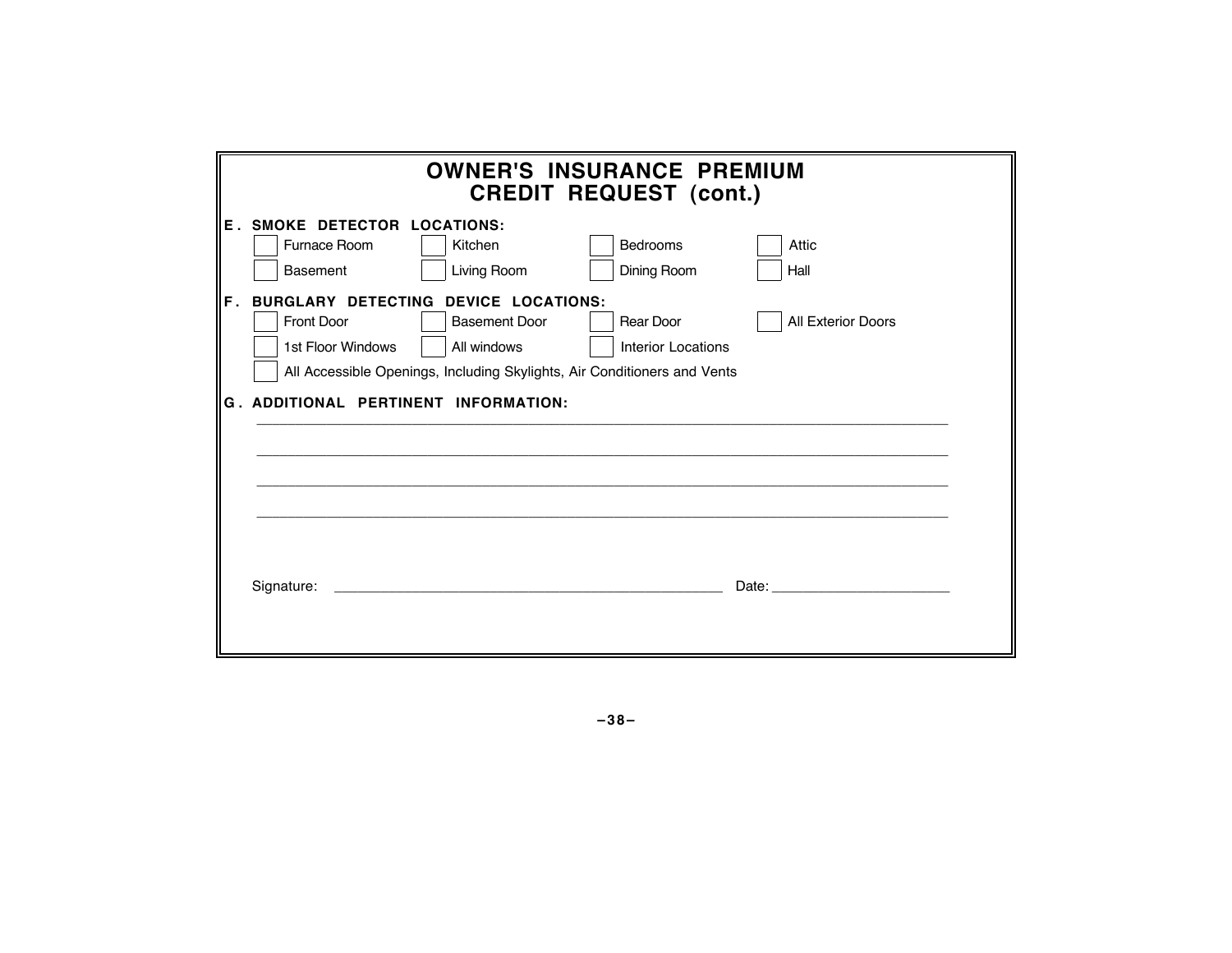### **CANADIAN DEPARTMENT OF COMMUNICATIONS (DOC) STATEMENT**

#### **NOTICE**

The Canadian Department of Communications label identifies certified equipment. This certification means that the equipment meets certain telecommunications network protective, operational and safety requirements. The Department does not guarantee the equipment will operate to the user's satisfaction.

Before installing this equipment, users should ensure that it is permissible to be connected to the facilities of the local telecommunications company. The equipment must also be installed using an acceptable method of connection. In some cases, the company's inside wiring associated with a single line individual service may be extended by means of certified connector assembly (telephone extension cord). The customer should be aware that compliance with the above conditions may not prevent degradation of service in some situations.

Repairs to certified equipment should be made by an authorized Canadian maintenance facility designated by the supplier. Any repairs or alterations made by the user to this equipment, or equipment malfunctions, may give the telecommunications company cause to request the user to disconnect the equipment.

Users should ensure for their own protection that the electrical ground connections of the power utility, telephone lines and internal metallic water pipe system, if present, are connected together. This precaution may be particularly important in rural areas.

**Caution:** User should not attempt to make such connections themselves, but should contact the appropriate electric inspection authority, or electrician, as appropriate.

The Load Number (LN) assigned to each terminal device denotes the percentage of the total load to be connected to a telephone loop which is used by the device, to prevent overloading. The termination on a loop may consist of any combination of devices subject only to the requirement that the total of the Load Numbers of all the devices does not exceed 100.

#### **AVIS**

L'étiquette du ministère des Communications du Canada identifie le matériel homologué. Cette étiquette certifie que le matériel est conforme à certaines normes de protection, d'exploitation et de sécurité des réseaux de télécommunications. Le ministère n'assure toutefois pas que le matériel fonctionnera à la satisfaction de l'utilisateur.

Avant d'installer ce matériel, l'utilisateur doit s'assurer qu'il est permis de le raccorder aux installations de l'entreprise locale de télécommunications. Le matériel doit également être installé en suivant une méthode acceptée de raccordement. Dans certains cas, les fils intérieurs de l'entreprise utilisés pour un service individuel à la ligne unique peuvent être prolongés au moyen d'un dispositif homologué de raccordement (cordon prolongateur téléphonique interne). L'abonne ne doit pas oublier qu'il est possible que la conformité aux conditions énoncées ci-dessus n'empèche pas la dégradation du service dans certaines situations. Actuellement, les entreprises de télécommunications ne permettent pas que l'on raccorde leur matériel aux prises d'abonnés, sauf dans les cas precis prévus par les tarifs particuliers de ces entreprises.

Les réparations du matériel homologué doivent être effectuées pas un centre d'entretien canadien autorisé désigné par le fournisseur. La compagnie de télécommunications peut demander à l'utilisateur de débrancher un appareil à la suite de réparations ou de modifications effectuées par l'utilisateur ou à cause de mauvais fonctionnement.

Pour sa propre protection, l'utilisateur doit s'assurer que tous les fils de mise en terre de la source d'énergie électrique, des lignes téléphoniques de réseau de conduites d'eau, s'il y en a, soient raccordés ensemble. Cette précaution est particulièrement importante dans les régions rurales.

**Avertissement:** L'utilisateur ne doit pas tenter de faire ces raccordements lui-même; il doit avoir recours à un service d'inspection des installations électriques, ou à un électricien, selon le cas.

L'indice de charge (IC) assigné à chaque dispositif terminal pour éviter toute surcharge indique le pourcentage de la charge totale qui peut être raccordé à un circuit téléphonique fermé utilisé par ce dispositif. La terminaison du circuit fermé peut être constituée de n'importe quelle combinaison de dispositifs, pourvu que la somme des indices de charge de l'ensemble des dispositifs ne dépasse pas 100.

**–39–**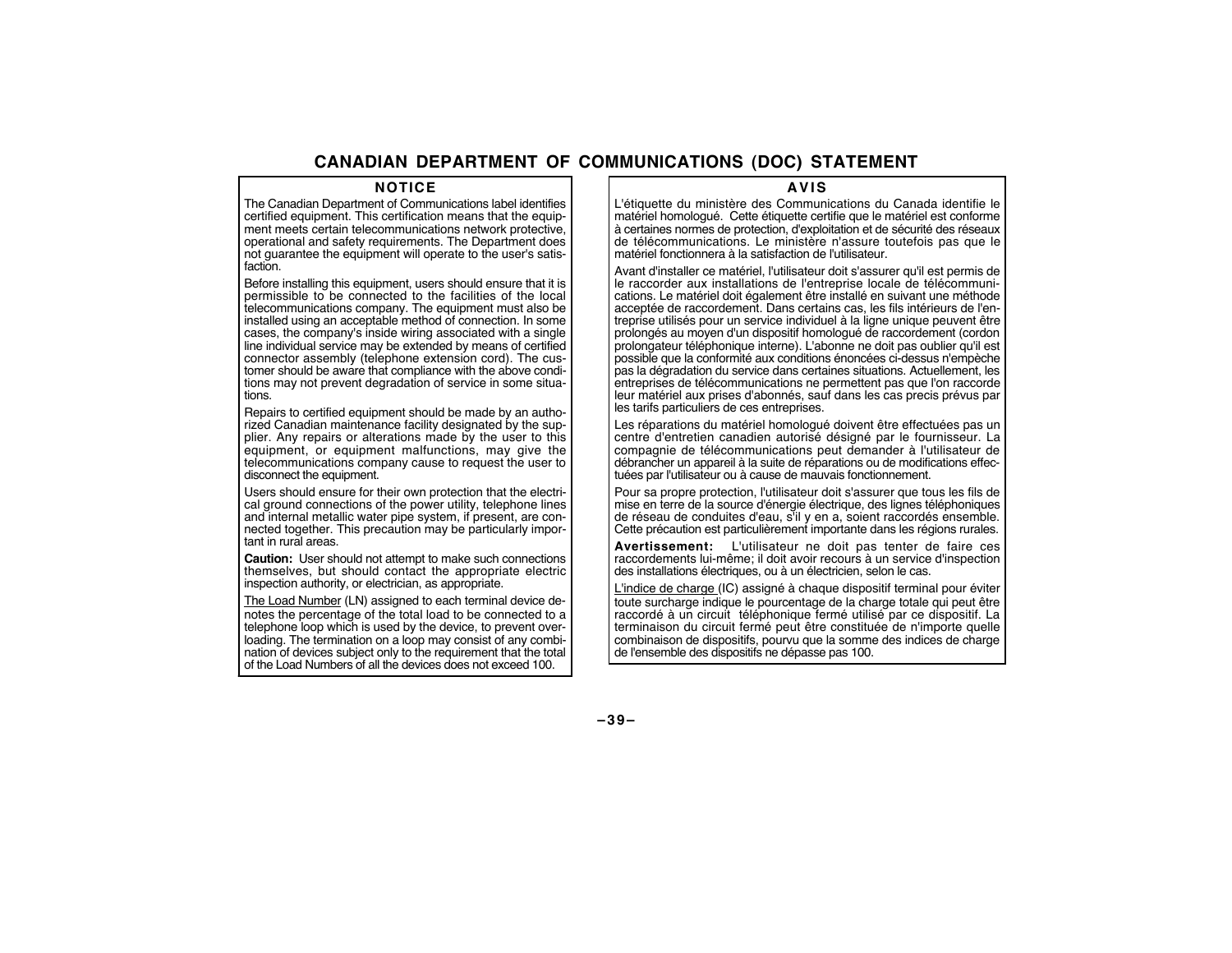### **UL NOTICE: This is a "Grade A" Residential System.**

### **FEDERAL COMMUNICATIONS COMMISSION (FCC) Part 15 STATEMENT**

This equipment has been tested to FCC requirements and has been found acceptable for use. The FCC requires the following statement for your information:

This equipment generates and uses radio frequency energy and if not installed and used properly, that is, in strict accordance with the manufacturer's instructions, may cause interference to radio and television reception. It has been type tested and found to comply with the limits for a Class B computing device in accordance with the specifications in Part 15 of FCC Rules, which are designed to provide reasonable protection against such interference in a residential installation. However, there is no guarantee that interference will not occur in a particular installation. If this equipment does cause interference to radio or television reception, which can be determined by turning the equipment off and on, the user is encouraged to try to correct the interference by one or more of the following measures:

- If using an indoor antenna, have a quality outdoor antenna installed.
- Reorient the receiving antenna until interference is reduced or eliminated.
- Move the radio or television receiver away from the receiver/control.
- Move the antenna leads away from any wire runs to the receiver/control.
- Plug the receiver/control into a different outlet so that it and the radio or television receiver are on different branch circuits.

If necessary, the user should consult the dealer or an experienced radio/television technician for additional suggestions. The user or installer may find the following booklet prepared by the Federal Communications Commission helpful:

"Interference Handbook"

This booklet is available from the U.S. Government Printing Office, Washington, DC 20402.

The user shall not make any changes or modifications to the equipment unless authorized by the Installation Instructions or User's Manual. Unauthorized changes or modifications could void the user's authority to operate the equipment.

### **FEDERAL COMMUNICATIONS COMMISSION (FCC) Part 68 STATEMENT**

This equipment complies with Part 68 of the FCC rules. On the front cover of this equipment is a label that contains, among other information, the FCC registration number and ringer equivalence number (REN) for this equipment. If requested, this information must be provided to the telephone company.

This equipment uses the following jacks: An RJ31X is used to connect this equipment to the telephone network.

The REN is used to determine the quantity of devices which may be connected to the telephone line. Excessive RENs on the telephone line may result in the devices not ringing in response to an incoming call. In most, but not all areas, the sum of th <sup>e</sup> RENs should not exceed five (5.0). To be certain of the number of devices that may be connected to the line, as determined by the total RENs, contact the telephone company to determine the maximum REN for the calling area. (continued)

**–40–**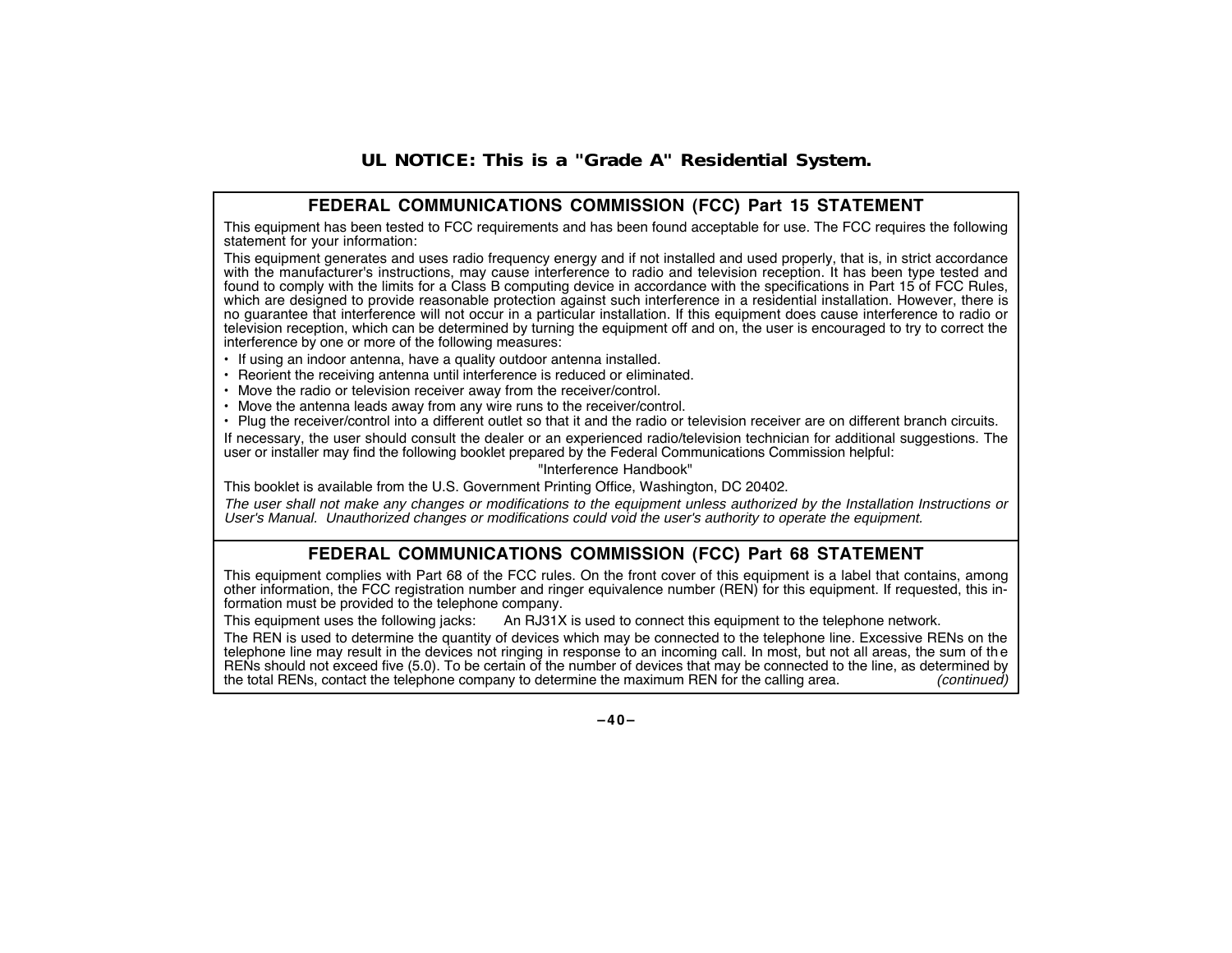#### **(continued) FEDERAL COMMUNICATIONS COMMISSION (FCC) Part 68 STATEMENT**

If this equipment causes harm to the telephone network, the telephone company will notify you in advance that temporary discontinuance of service may be required. If advance notice is not practical, the telephone company will notify the customer as soon as possible. Also, you will be advised of your right to file a complaint with the FCC if you believe necessary.

The telephone company may make changes in its facilities, equipment, operations, or procedures that could affect the operation of the equipment. If this happens, the telephone company will provide advance notice in order for you to make the necessary modifications in order to maintain uninterrupted service.

If trouble is experienced with this equipment, please contact the manufacturer for repair and warranty information. If the trouble is causing harm to the telephone network, the telephone company may request you remove the equipment from the network until the problem is resolved.

There are no user serviceable components in this product, and all necessary repairs must be made by the manufacturer. Other repair methods may invalidate the FCC registration on this product.

This equipment cannot be used on telephone company-provided coin service. Connection to Party Line Service is subject to state tariffs.

This equipment is hearing-aid compatible.

When programming or making test calls to an emergency number, briefly explain to the dispatcher the reason for the call. Perform such activities in the off-peak hours; such as early morning or late evening.

### **IN THE EVENT OF TELEPHONE OPERATIONAL PROBLEMS**

If your security system has been connected to the telephone line, and there is trouble with regular telephone service, disconnect the security system from the telephone line by removing the plug from the RJ31X (CA38A in Canada) telephone wall jack (you should have been shown how to do this by your installing company). Do not attempt to disconnect the telephone line connection inside the control cabinet. Doing so will result in the COMPLETE disruption of your regular telephone service.

If the regular phone works correctly after the plug has been disconnected from the RJ31X wall jack, the security system has a problem and you should call your service representative for service immediately. If, upon disconnection of the security system from the wall jack, there is *still* a problem with telephone service, notify the telephone company that they have a problem and request prompt repair service.

#### **IMPORTANT: A security system connected to an alarm monitoring station relies on that connection.**

- If the security system is at fault, reinsert the plug as soon as the security system is repaired.
- If the phone service is at fault, re-insert the plug immediately, to ensure resumption of full protection upon restoration of phone service.

The user may not, under any circumstances (in or out of warranty), attempt any service or repairs to the system.

**–41–**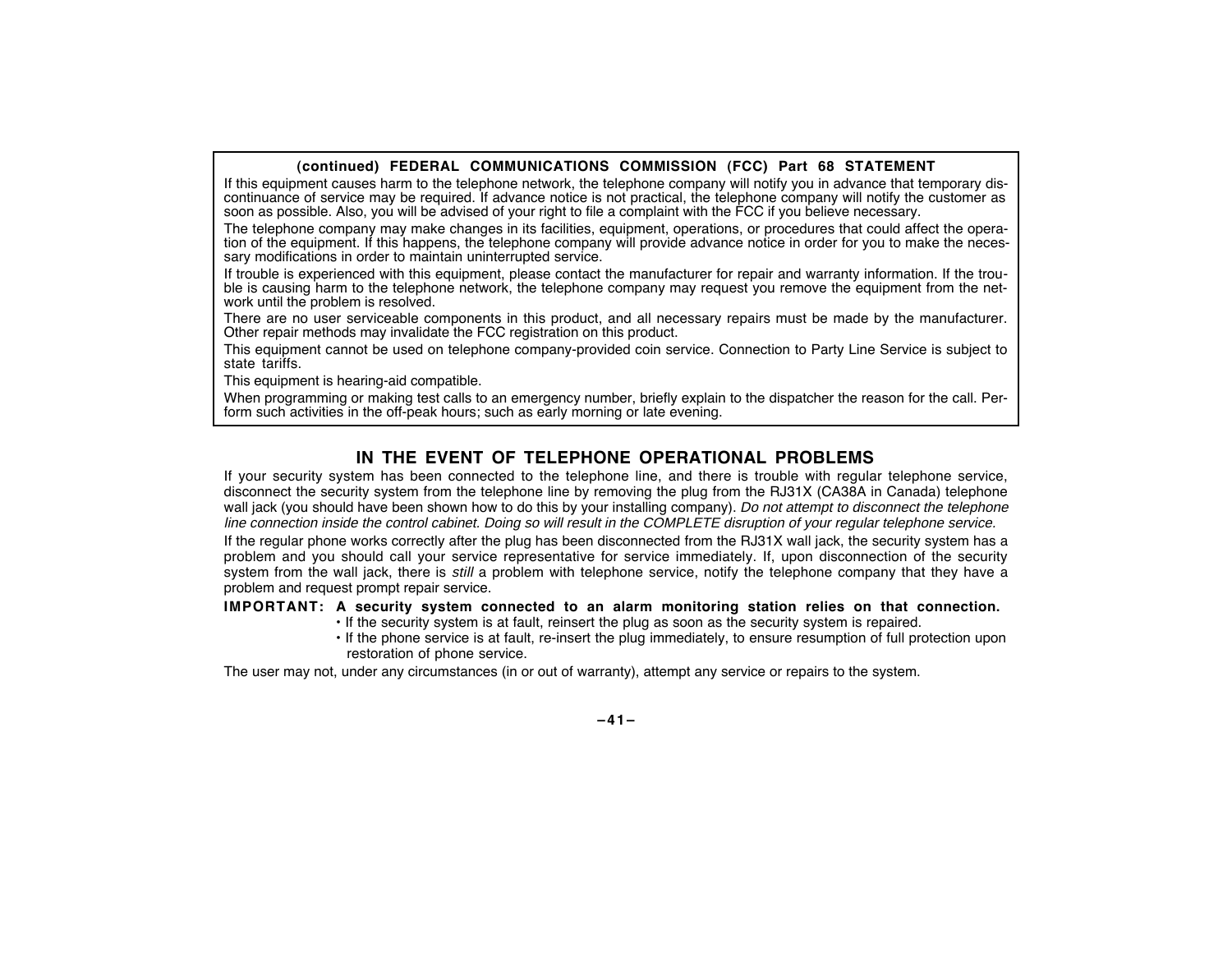### **WARNING! THE LIMITATIONS OF THIS ALARM SYSTEM**

While this system is an advanced design security system, it does not offer quaranteed protection against burglary or fire or other emergency. Any alarm system, whether commercial or residential, is subject to compromise or failure to warn for a variety of reasons. For example:

- Intruders may gain access through unprotected openings or have the technical sophistication to bypass an alarm sensor or disconnect an alarm warning device.
- • Intrusion detectors (e.g. passive infrared detectors), smoke detectors, and many other sensing devices will not work without power. Battery operated devices will not work without batteries, with dead batteries, or if the batteries are not put in properly. Devices powered solely by AC will not work if their AC power supply is cut off for any reason, however briefly.
- • Signals sent by wireless transmitters may be blocked or reflected by metal before they reach the alarm receiver. Even if the signal path has been recently checked during a weekly test, blockage can occur if a metal object is moved into the path.
- •A user may not be able to reach a panic or emergency button quickly enough.
- While smoke detectors have played a key role in reducing residential fire deaths in the United States, they may not activate or provide early warning for a variety of reasons in as many as 35% of all fires, according to data published by the Federal Emergency Management Agency. Some of the reasons smoke detectors used in conjunction with this System may not work are as follows. Smoke detectors may have been improperly installed and positioned. Smoke detectors may not sense fires that start where smoke cannot reach the detectors, such as in chimneys, in walls, or roofs, or on the other side of closed doors. Smoke detectors also may not sense a fire on another level of a residence or building. A second floor detector, for example, may not sense a first floor or basement fire. Moreover, smoke detectors have sensing limitations. No smoke detector can sense every kind of fire every time. In general, detectors may not always warn about fires caused by carelessness and safety hazards like smoking in bed, violent explosions, escaping gas, improper storage of flammable materials, overloaded electrical circuits, children playing with matches, or arson. Depending upon the nature of the fire and/or the locations of the smoke detectors, the detector, even if it operates as anticipated, may not provide sufficient warning to allow all occupants to escape in time to prevent injury or death.
- • Passive Infrared Motion Detectors can only detect intrusion within the designed ranges as diagrammed in their installation manual. Passive Infrared Detectors do not provide volumetric area protection. They do create multiple beams of protection, and intrusion can only be detected in unobstructed areas covered by those beams. They cannot detect motion or intrusion that takes place behind walls, ceilings, floors, closed doors, glass partitions, glass doors, or windows. Mechanical tampering, masking, painting or spraying of any material on the mirrors, windows or any part of the optical system can reduce their detection ability. Passive Infrared Detectors sense changes in temperature; however, as the ambient temperature of protected area approaches the temperature range of 90 $\infty$  to 105 $\infty$ F (32 $\infty$  to 40 $\infty$ C), the detection performance can decrease. The continued of the continued of the continued) (continued)

**–42–**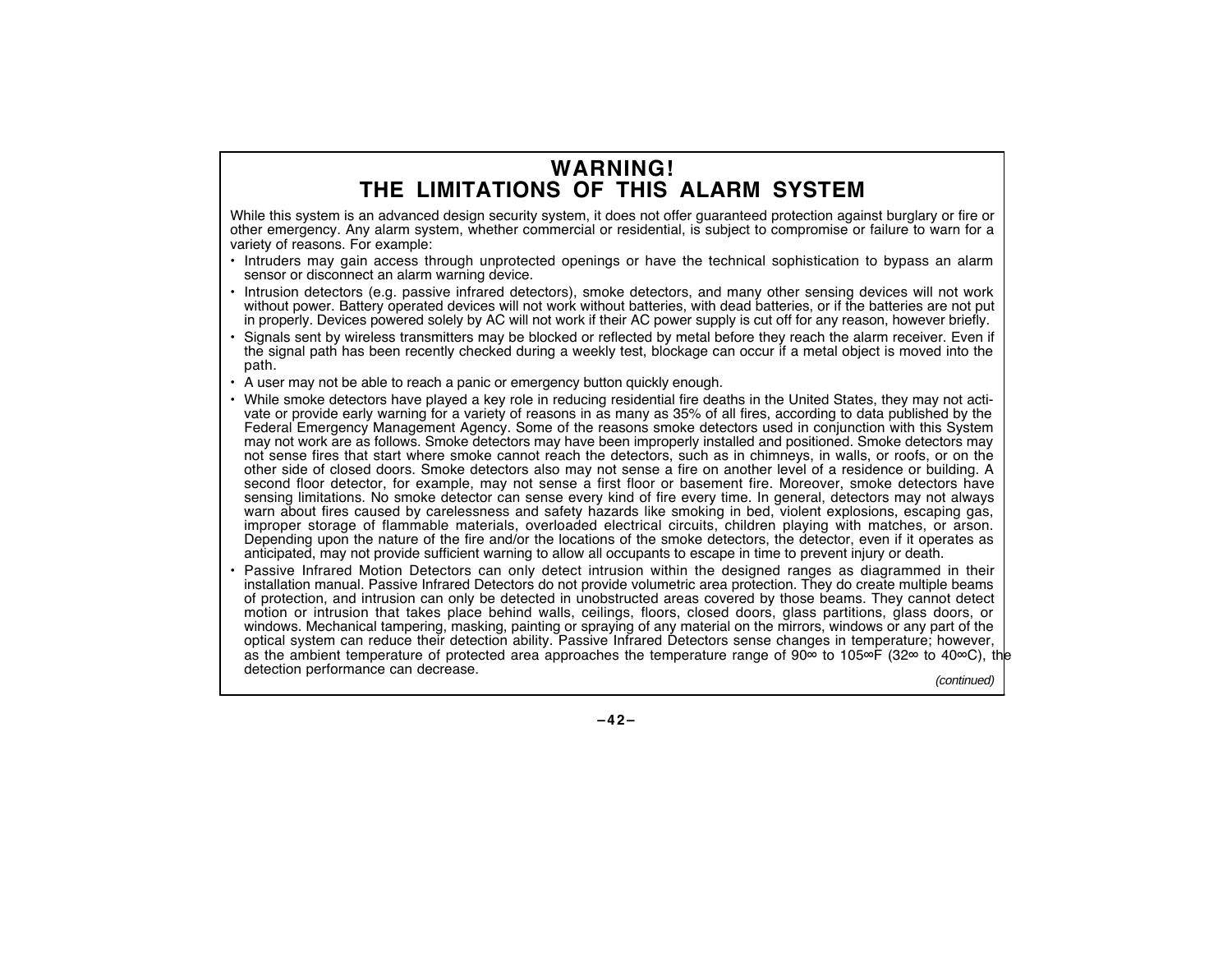#### **(continued) WARNING! THE LIMITATIONS OF THIS ALARM SYSTEM**

- • Alarm warning devices such as sirens, bells or horns may not alert people or wake up sleepers if they are located on the other side of closed or partly open doors. If warning devices sound on a different level of the residence from the bedrooms, then they are less likely to waken or alert people inside the bedrooms. Even persons who are awake may not hear the warning if the alarm is muffled from a stereo, radio, air conditioner or other appliance, or by passing traffic. Finally, alarm warning devices, however loud, may not warn hearing-impaired people or waken deep sleepers.
- • Telephone lines needed to transmit alarm signals from a premises to a central monitoring station may be out of service or temporarily out of service. Telephone lines are also subject to compromise by sophisticated intruders.
- • Even if the system responds to the emergency as intended, however, occupants may have insufficient time to protect themselves from the situation. In the case of a monitored alarm system, authorities may not respond appropriately.
- This equipment, like other electrical devices, is subject to component failure. Even though this equipment is designed to last as long as 10 years, the electronic components could fail at any time.

The most common cause of an alarm system not functioning when an intrusion or fire occurs is inadequate maintenance. This alarm system should be tested weekly to make sure all sensors and transmitters are working properly.

Wireless transmitters (used with some systems) are designed to provide long battery life under normal operating conditions. Longevity of batteries may be as much as 4 to 7 years, depending on the environment, usage, and the specific wireless device being used. External factors such as humidity, high or low temperatures, as well as large swings in temperature, may all reduce the actual battery life in a given installation. This wireless system, however, can identify a true low battery situation, thus allowing time to arrange a change of battery to maintain protection for that given point within the system.

Installing an alarm system may make one eligible for lower insurance rates, but an alarm system is not a substitute for insurance. Homeowners, property owners and renters should continue to act prudently in protecting themselves and continue to insure their lives and property.

We continue to develop new and improved protection devices. Users of alarm systems owe it to themselves and their loved ones to learn about these developments.

### **SERVICING INFORMATION**

Your local authorized service representative is the person best qualified to service your alarm system. Arranging a regular program with that person is advisable. Your local service representative is:

NAME: PHONE: \_\_\_\_\_\_\_\_\_\_\_\_\_\_\_\_\_\_\_\_\_\_\_\_\_\_ \_\_\_\_\_\_\_\_\_\_\_\_\_\_\_\_\_\_\_\_\_\_\_\_\_\_\_\_\_\_\_\_\_\_\_\_\_\_\_\_\_\_\_\_

ADDRESS: \_\_\_\_\_\_\_\_\_\_\_\_\_\_\_\_\_\_\_\_\_\_\_\_\_\_\_\_\_\_\_\_\_\_\_\_\_\_\_\_\_\_\_\_\_\_\_\_\_\_\_\_\_\_\_\_\_\_\_\_\_\_\_\_\_\_\_\_\_\_\_\_\_\_\_\_\_\_

**–43–**